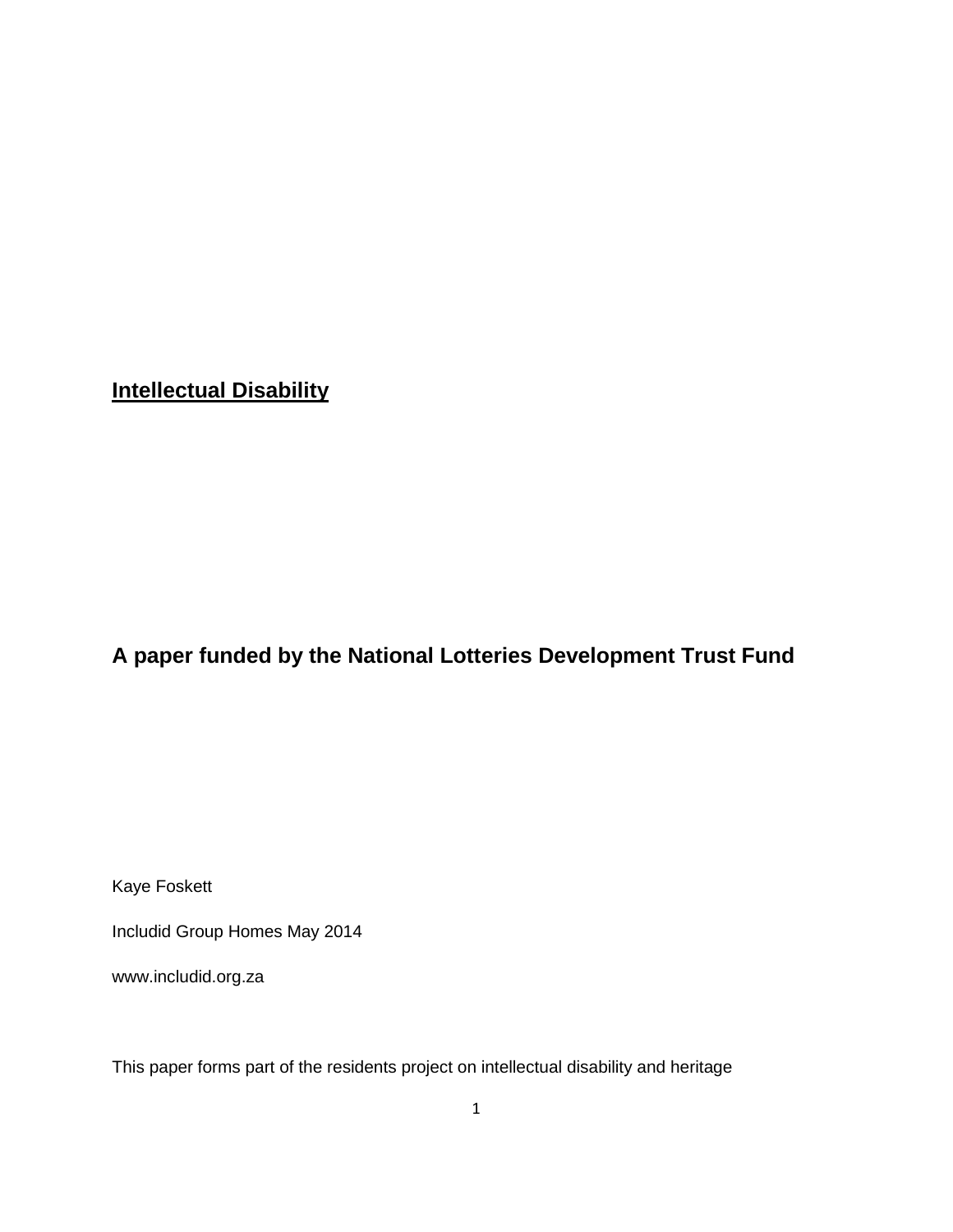#### **What is intellectual disability (ID)**

Intellectual disability is characterised by significant limitations in both intellectual functioning and adaptive behavior which covers many practical skills. This disability originates before the age of 18. To be classified as having ID a person must have both a low level of IQ (under a score of 70) and a deficit in two or more adaptive behaviours.

An intelligent quotient (IQ) test measures the capacity to learn, reason, problem solve and so on. Adaptive behaviour on the other hand is a collection of skills; conceptual, social and practical that are learned and used by people in their everyday lives. These are things such as;

Social skills – being able to interact with and showing awareness of others, wariness (ie displaying basic road sense), gullibility, showing responsibility, etc

Conceptual and learning skills – the ability to read and write, to understand how to use money, to tell the time etc

Practical skills – to be able to brush ones teeth, use a toilet, make a phone call, have basic work skills, be able to use public transport etc.

Problem solving skills.

Worldwide there are many tests that can be applied in order to determine the above. (Goodenaugh, Merill Palmer, Vinelands social maturity scale are but three examples).

Children with ID develop much more slowly than other children. They typically take longer to sit and to crawl, take longer to develop language skills and to learn how to dress or eat. Those with an IQ of 50 to 69 are typed as having mild intellectual disability. In the early years the disability may not be obvious, though the child may be labeled 'slow'. However once the educational process starts then ID tends to become clearer. Those with mild ID are perfectly capable of learning how to read and write and of obtaining a reading age of approximately 9 to 12 years of age. $1$ 

2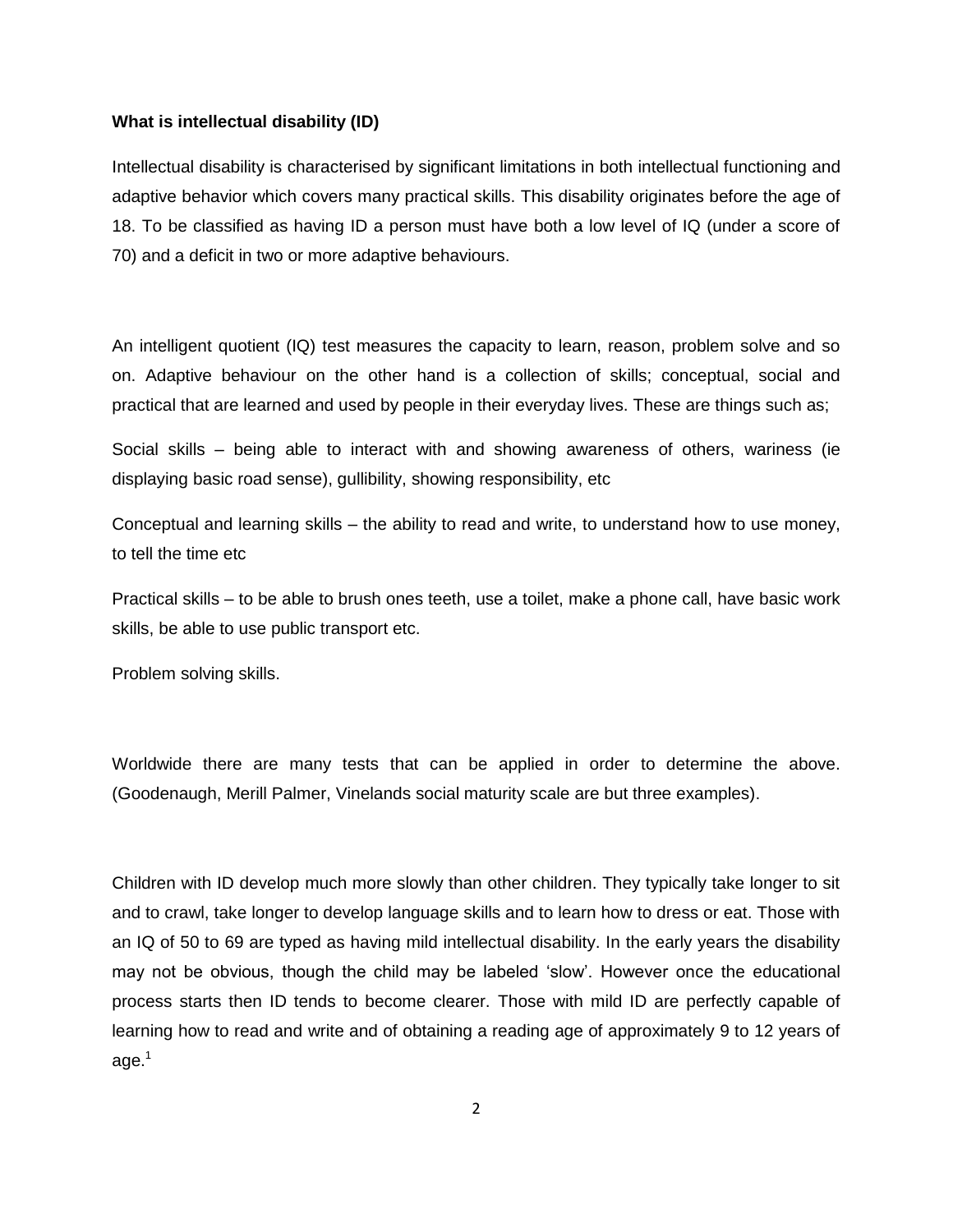Moderate ID is characterised with an IQ of 35-49 and is much more obvious. In particular speech development is inhibited. Within a school environment they will require assistance and independent living is not possible though they will be able to do some things without support.

Persons with severe ID will require support in all activities throughout their life.

Historically the term used was mental retardation but this has fallen into disuse, at least in the West, though a survey by the World Health Organisation (WHO) in 2007 found that worldwide the most used term was still mental retardation. Within the educational sphere the term intellectually subnormal was also once used.

"Developmental Disabilities" is an umbrella term that is often used to include intellectual disability but also includes other disabilities that are apparent during childhood. Developmental disabilities are severe chronic disabilities that can be cognitive or physical or both. The disabilities appear before the age of 22 and are likely to be lifelong in duration. Some developmental disabilities are largely physical issues, such as cerebral palsy or epilepsy. Some individuals may have a condition that includes a physical and intellectual disability, for example

Down Syndrome or fetal Alcohol syndrome (FAS).

Intellectual disability encompasses the "cognitive" part of this definition, that is, a disability that is broadly related to thought processes. Because intellectual and other developmental disabilities often co-occur, intellectual disability professionals often work with people who have both types of disabilities.

#### **What Causes ID**

Intellectual impairment is caused by underdevelopment of, or damage to, the brain during different stages of the person's development. These stages are referred to as: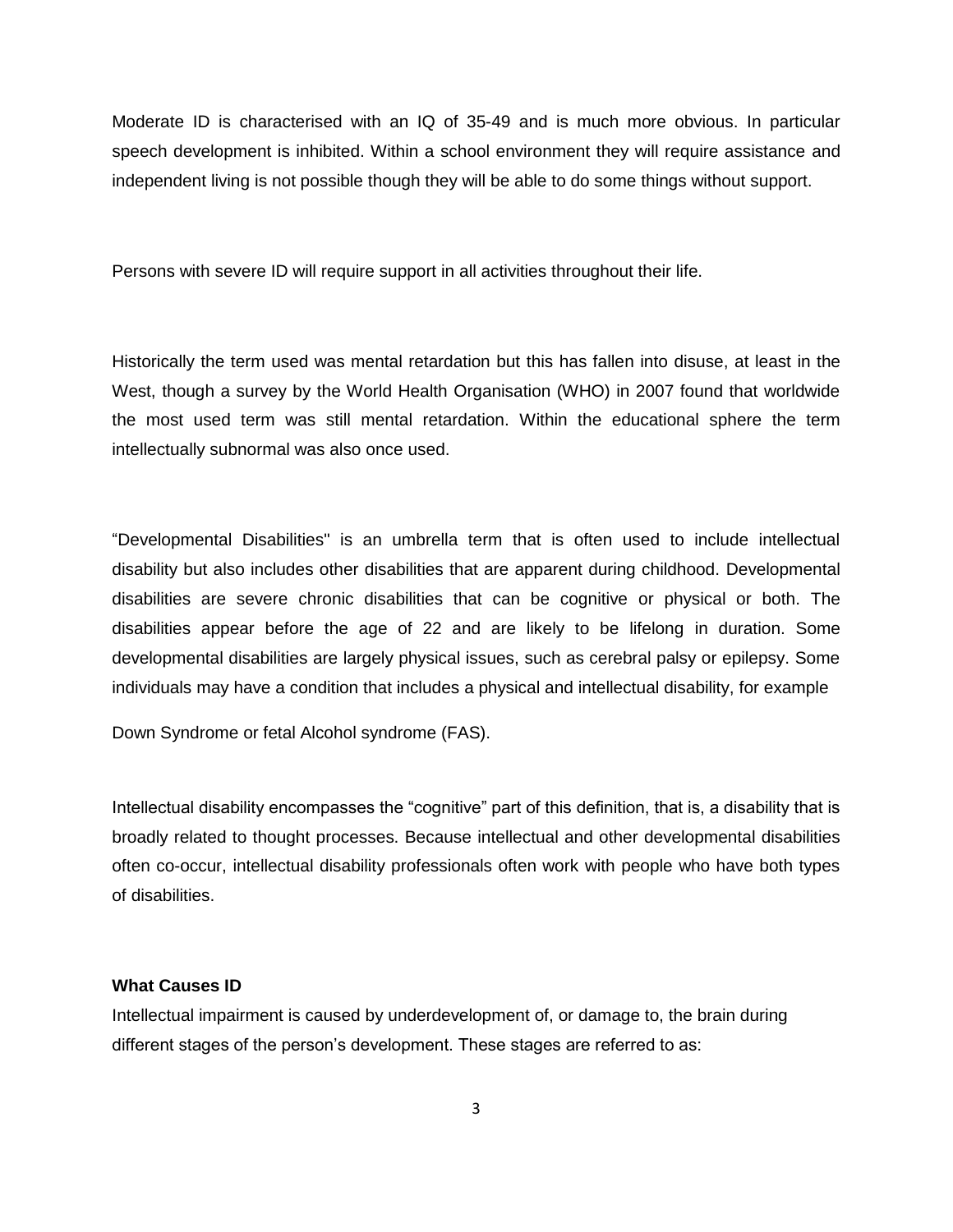- 1. Pre-natal;
- 2. Perinatal and postnatal
- 3. Childhood
- 4. Idiopathic

# 1. **Pre-natal impairment can occur**

- · at conception because of chromosomal abnormalities (for example Down Syndrome);
- · during pregnancy (eg infectious diseases or exposure to chemicals);
- · as a result of use of drugs and/or alcohol ;
- · due to poor nutrition ;
- · and from failed abortion.

# 2. **Peri and postnatal**

- · difficulties arising from premature birth;
- · brain damage caused during labour;
- · inadequate oxygen;
- · trauma caused by instruments used during birth.

# 3. **Childhood incidents and conditions such as**

- · head injuries;
- · disease and illness (eg meningitis or very high fevers);
- · poisoning;
- · poor nutrition.

## 4. **Idiopathic**

· This is when the cause is unknown and occurs in 25% of cases

About half of all cases of ID are due to either Down Syndrome, Fetal Alcohol Syndrome or Velocariofacial Syndrome. The rest can be caused by a multiplicity of disorders; genetics, toxicity during pregnancy, lack of oxygen at birth, iodine deficiency, malnutrition and problems during pregnancy such as the baby not developing properly in the womb. Diseases such as whooping cough, meningitis and measles can also be a causative factor. Recent research is also leaning towards environmental factors such as pesticide use being a cause.<sup>2</sup>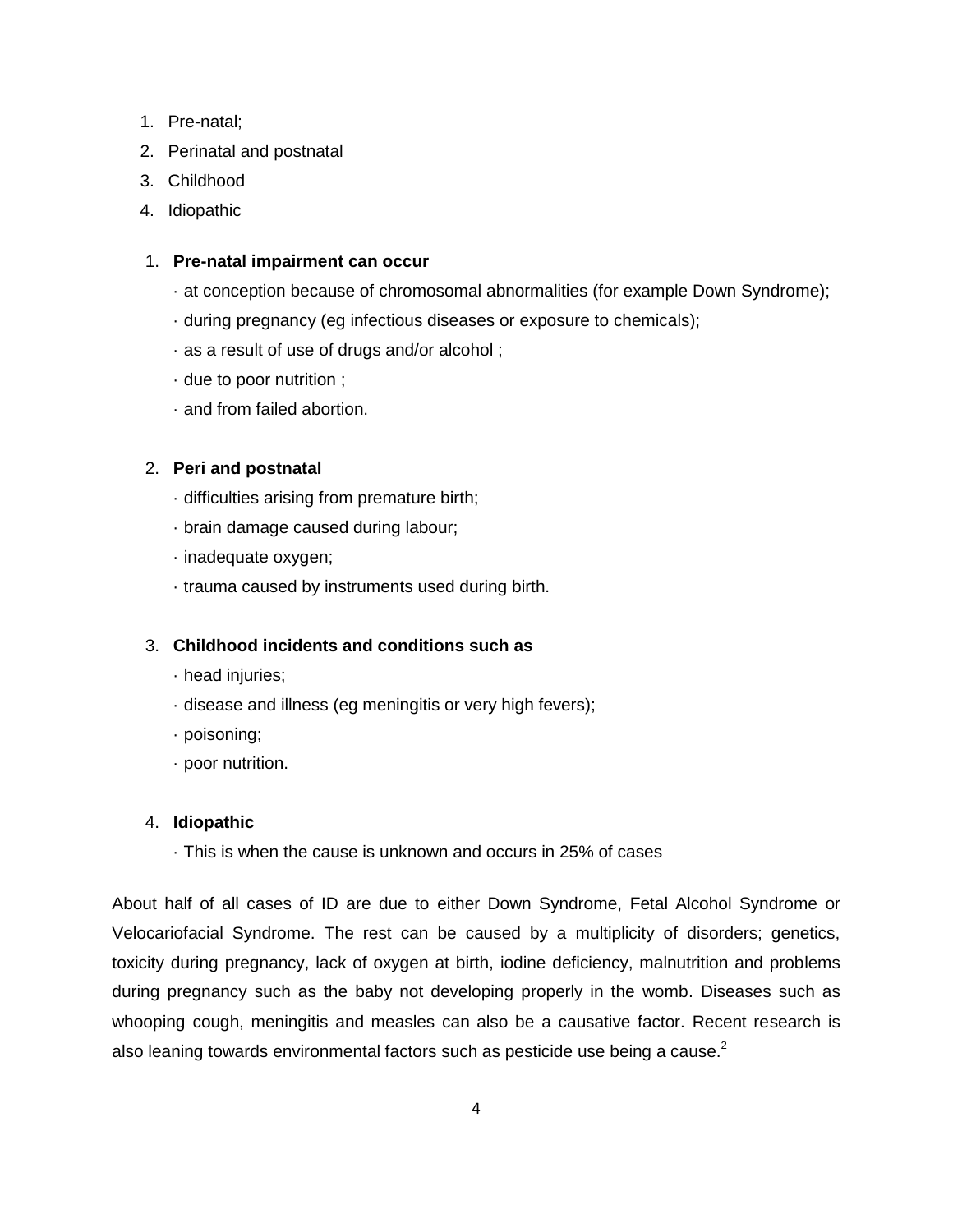Some of these such as iodine deficiency are preventable. Iodine deficiency affects the thyroid gland is easily preventable for a small cost and is the most common form of preventable incidence of ID. Lack of iodine reduces a persons IQ by an average of 15%. Cretinism is a condition associated with iodine deficiency and goiter, commonly characterised by mental deficiency, deaf-mutism, squint, disorders of stance and gait, stunted growth and hypothyroidism.

Most countries have strategies already in place to try and reduce the incidence of ID. These range from adding iodination salts and folic acid to bread, the running of alcohol awareness programmes; particularly regarding the dangers of using alcohol during pregnancy, pregnancy screening and toxicity tests to detect lead, hypothyroidism etc. The majority of these interventions take place in upper and middle income countries and those with well developed medical systems in place.

Both the incidence of ID and the effects of ID can be reduced or mitigated somewhat depending on the cause of the condition. Down Syndrome is due to extra genetic material in chromosome 21. It is well known that the risk of giving birth to a baby with Down Syndrome increases with the age of the mother (although many young mothers also give birth to children with the condition). As a result many countries offer prescreening for the condition in the early stages of pregnancy and allow the mother the option of termination. The estimated incidence of Down Syndrome is between 1 in 1,000 to 1 in 1,100 live births worldwide. Each year approximately 3,000 to 5,000 children are born with this chromosome disorder.<sup>3</sup> Children with the condition respond well to early intervention; as with all children the earlier that learning begins the better and gives the child a better foundation for life.

Fetal Alcohol Syndrome (FAS) is caused by heavy drinking during pregnancy. Children with this condition are born with characteristic physical and mental defects, including short stature, and small head and brain caused by damage to the central nervous system. They have distinctive facial characteristics caused by damage to the brain caused by consumption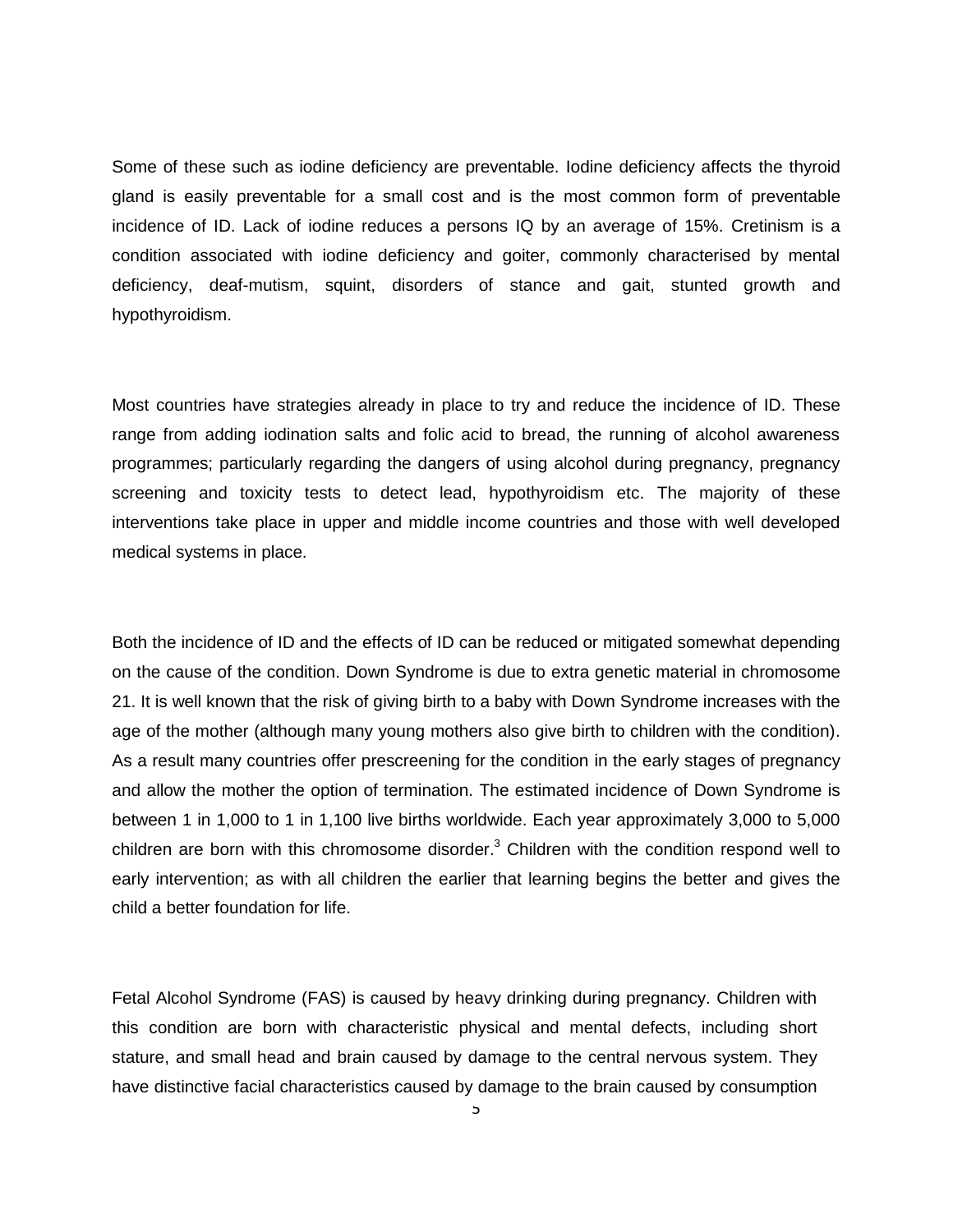of alcohol. There is no cure. Often such children are diagnosed with behavioural problems, but whilst the problems are seen as behavioural the behaviors exhibited are actually due to the damage to the central nervous system Treatment is focused on mental health and medical services to manage the resulting lifelong disabilities that include learning difficulties, behavioural problems, language, delayed social or motor skills, impaired memory and attention deficits.<sup>4</sup> The Western Cape of South Africa has the highest reported incidence of this in the world. Most countries have awareness programmes for expectant mothers to advise them of the damage that can be caused to the foetus by alcohol.

Velocardiofacial syndrome (VCFS) is a genetic condition that is sometimes hereditary. VCFS is characterised by a large combination of medical problems that vary from child to child. These medical problems include: cleft palate, or an opening in the roof of the mouth, and other differences in the palate; heart defects; problems fighting infection; low calcium levels; differences in the way the kidneys are formed or work; a characteristic facial appearance; learning problems; and speech and feeding problems. Most children with this condition are missing part of a chromosome. They suffer from a huge variety of conditions. Over 90% of children with VCFS have learning difficulties.<sup>5</sup>

In terms of prevention the WHO noted that 'More than half the countries that participated in the survey, [WHO Atlas of Intellectual Disability] across all country-income categories and WHO regions, had programmes designed to prevent intellectual disabilities. Implementation tended to be proportional to income. These strategies targeted all categories of risk factors, from environmental factors (e.g. iodine supplementation) to behavioural factors (e.g. maternal alcohol consumption)'.<sup>6</sup>

ID is distinguished from mental illness such as schizophrenia or depression.

## **Brief history of the approach to intellectual disability**

In 1799, Jean-Marc Itard, a medical doctor developed the first systematic and documented course of intervention for ID. This was subsequently developed further by doctors who worked on a programme to educate the "feebleminded" at Salpetrière Hospital in Paris. Some of the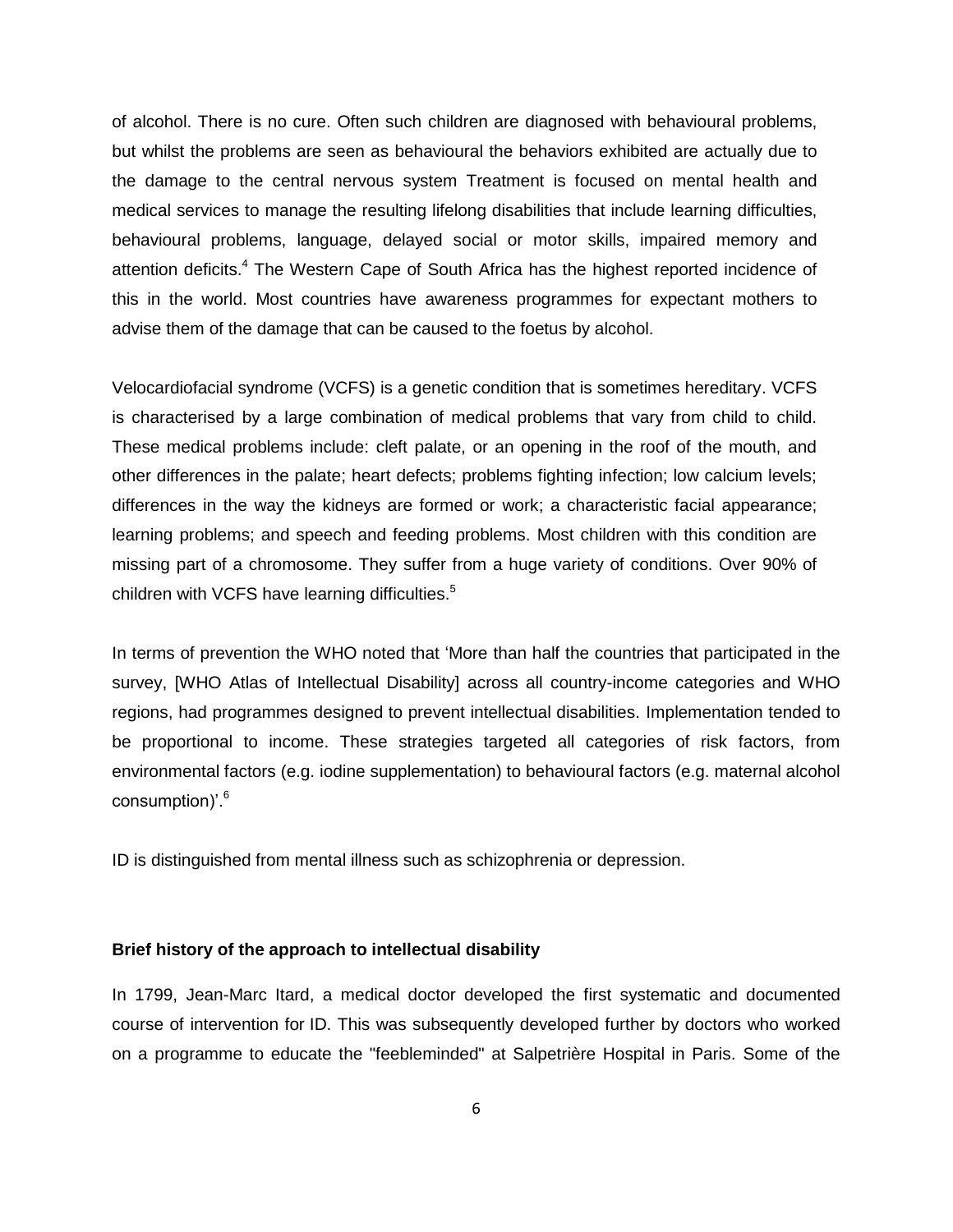basics of this program, such as individualised learning and behavior management, are still practiced today.

The first recorded residential facility for people with ID was established by Johann Guggenbuhl in 1841 in Switzerland. The facility, billed as a prototype for institutional care, was called Abendberg care"<sup>7</sup>. Gradually more organised facilities became available. Throughout Europe and North America People with Intellectual Disabilities (PWID) were housed in large institutions, usually part of large psychiatric hospitals.

The first public training facility for people with ID (PWID) was opened in Boston, U.S.A. in 1848. However people were disappointed in that, however much training residents received, they were unable to become 'normal'. The more recognised term for PWID at this time was feebleminded. Fear drove people to blame PWID for many of the social ills and crime of the time. This ran the gamut from being the cause of T.B., through to prostitution, poverty, bad housing, crime and so on. Part of the reasons for this was due to the changes within society itself. The rural way of life was giving way to a more industrialised age and with that came a need for people with better education and skills. PWID who had hitherto been more hidden within their communities then stood out as they were unable to develop skills to work alongside others and they became marginalised as a result.

Due to the host of social ills for which PWID were blamed the general consensus became that the numbers of people with ID should be reduced through sterilisation. The eugenics movement, as it was called, began in 1869 with the publication of a book called Hereditary Genius by Sir Francis Galton. Followers of eugenics argued that reproduction needed to be halted in order to reduce the degeneration of mankind. Many likeminded publications followed.

In response to the eugenics movement, several American states enacted sterilisation laws, $8$ . Indiana passed the U.S.A's first sterilisation law in 1907 for (among others) "imbeciles" who had been diagnosed as "unimproveable" <sup>9</sup>. By 1944, 30 American states had such legislation. It is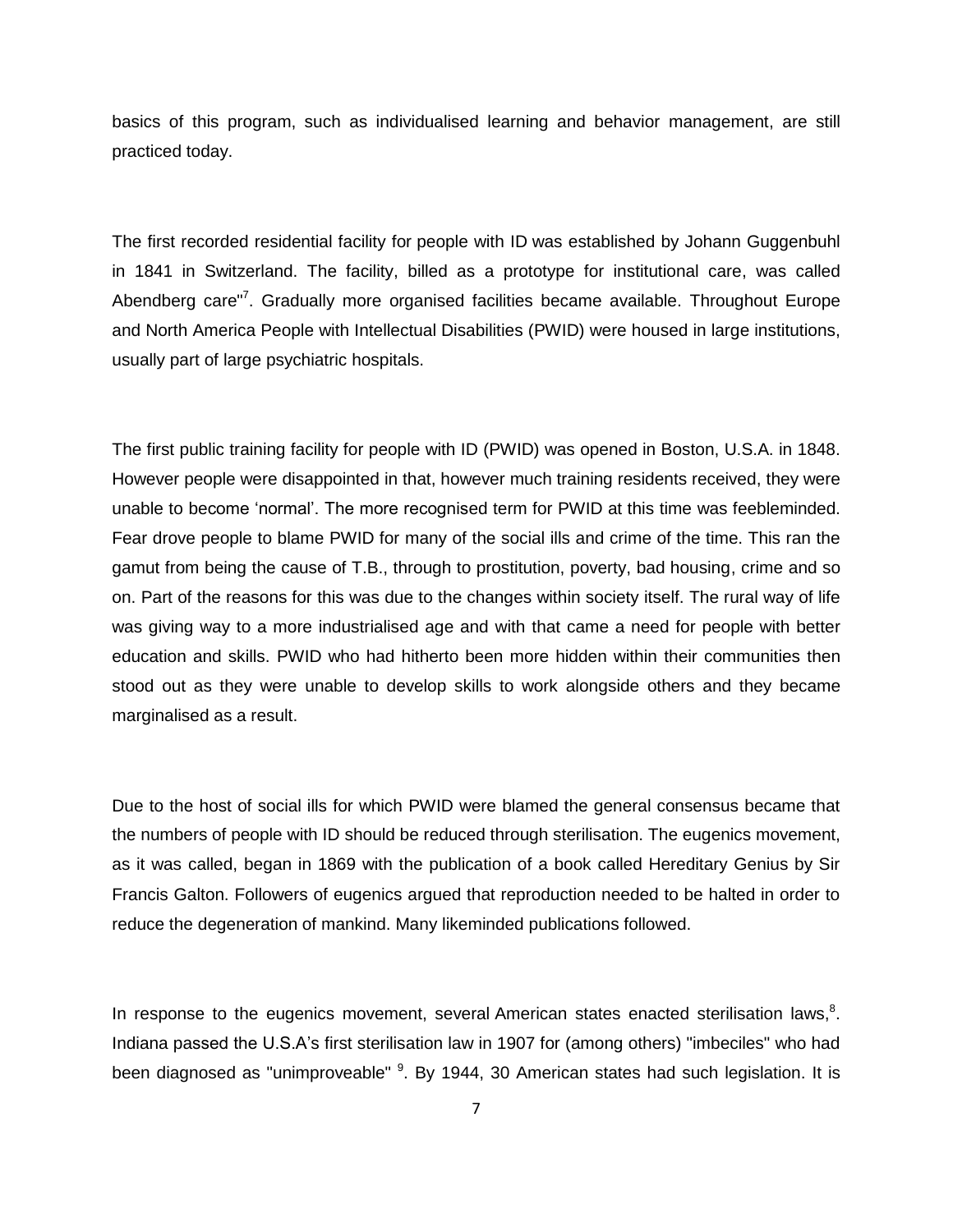estimated that between 1907 and 1944, around 42,000 people were sterilised. Another 22,000 people were sterilised in order to prevent ID and other similar conditions between 1943 and 1963. Germany went further and forcibly sterilised people who were classified as feeble minded. Other countries placed PWID in institutions to keep them away from the rest of the gene pool. Meanwhile various psychological tests had begun to be developed and these, such as the Vineland Social Maturity Scale and the Wechsler Intelligence Test for Children, were used to help identify those feeble minded individuals who should be sterilised.

By the 1960's further research showed that ID applied across the social spectrum, the upper classes were just as likely to produce a child with ID as a working class person. Also it was shown that environmental factors could be just as important in the establishment of ID. Most sterilisation programmes ended in the 1960's. At this time various governmental programmes sought to address some of the social problems that lead to children being born with ID. In 1994 the United Nations passed the Standard Rules on Equalization of Opportunities for Persons with Disabilities which lead to the provision of international standards for programmes, policies and laws for those with disabilities.

Around this time the entire approach to PWID changed. Instead of institutionalisation it became the norm to move people to live in communities. The trend began in Scandanvia and gradually spread throughout the world. Experience showed that PWID flourished when placed in so called normal environments but that also had support systems to help them.<sup>10</sup> The process of deinstitutionalisation then began in earnest although there are regional variations. Whilst Sweden has no-one with ID living in institutions today both Australia and Ireland continue to house PWID in this way. Other countries have a mix although Argentina continues to keep PWID in a psychiatric setting.<sup>11</sup>

Within the West the perception of and the approach to disability has changed hugely over the last 30 years. People are far more aware of disability issues and disability has become mainstreamed. Historically the advertising world kept strictly away from disabilities, preferring to glamourise products and consumers rather than showing life as it is. There were a few adverts featuring wheelchair users in the 1980's (Levi's produced the first one in 1984) but it was not until 1993 that a child with Down Syndrome was seen in an advert on mainstream television.<sup>12</sup>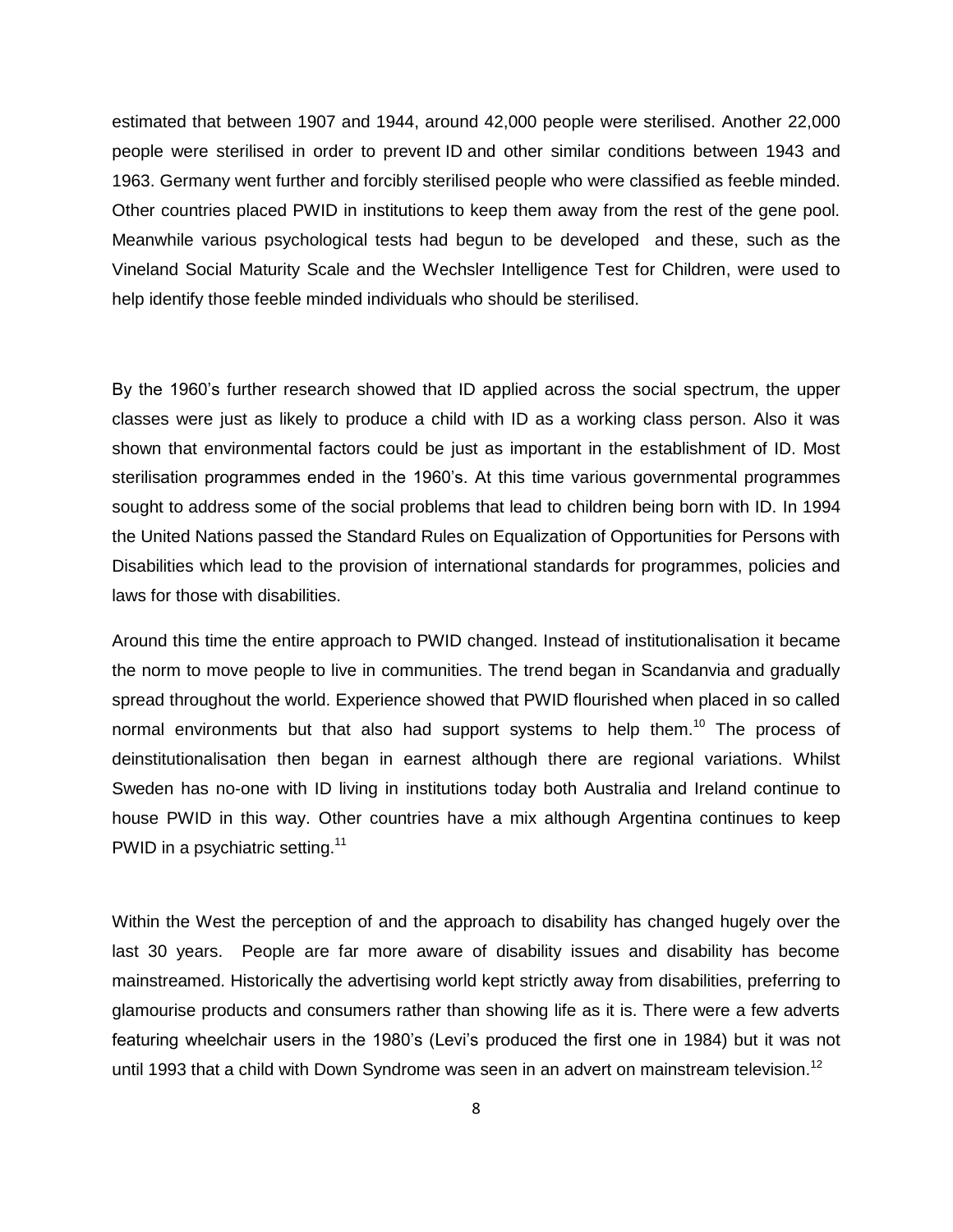### **ID in the African context**

Most studies relating to ID have been carried out in the West. Although some studies have been carried out within Africa most of them are very old and generally they relate to disability in the general sense rather than ID. Throughout Africa persons with disabilities are often seen as being linked to super natural forces ; 'these misconceptions stem directly from a lack of proper understanding of disabilities and how they affect functioning<sup>'13</sup> The effect of this is that persons with ID in Africa are probably the most marginalised of all groups and Western approaches to the subject do not fit well within the African context. Socially excluded, poor and with no voice there is little research undertaken into their circumstances that will help to initiate change. There is also often a lack of awareness of the difference between mental illness and intellectual disability.

According to Cape Mental Health (the biggest NGO in South Africa dealing with intellectual disability) 2.5% of South Africans have an intellectual disability. This can range from a very mild to a very profound disability.

Within Africa there are few studies on ID and any studies on disability usually look at physical and other disabilities together. There are 130 million people with intellectual disabilities around the world, according to Inclusion International (a body that comprises family based organisations that advocate for the human rights of PWID worldwide). In Africa, some 10 to 15 million people – from a population of over 800 million – have an intellectual disability. Many of these live in rural areas far away from access to medical care and support. Across Africa higher proportions of children acquire an ID as a result of poor antenatal care of mothers in pregnancy and through illnesses such as cerebral malaria.<sup>14</sup> Malnutrition is rife across Africa and this can cause or exacerbate ID. Traditional healers are common in rural areas throughout Africa yet they have no training in ID. Many children still live in rural areas where there are no facilities at all, and those that there are not tailored towards people with disabilities. A lack of readily available medical care and poverty only exacerbates the situation. One the positive side children in rural communities are often taught basic tasks and are involved in the carrying out of household chores from early on and are encouraged to be useful as much as possible.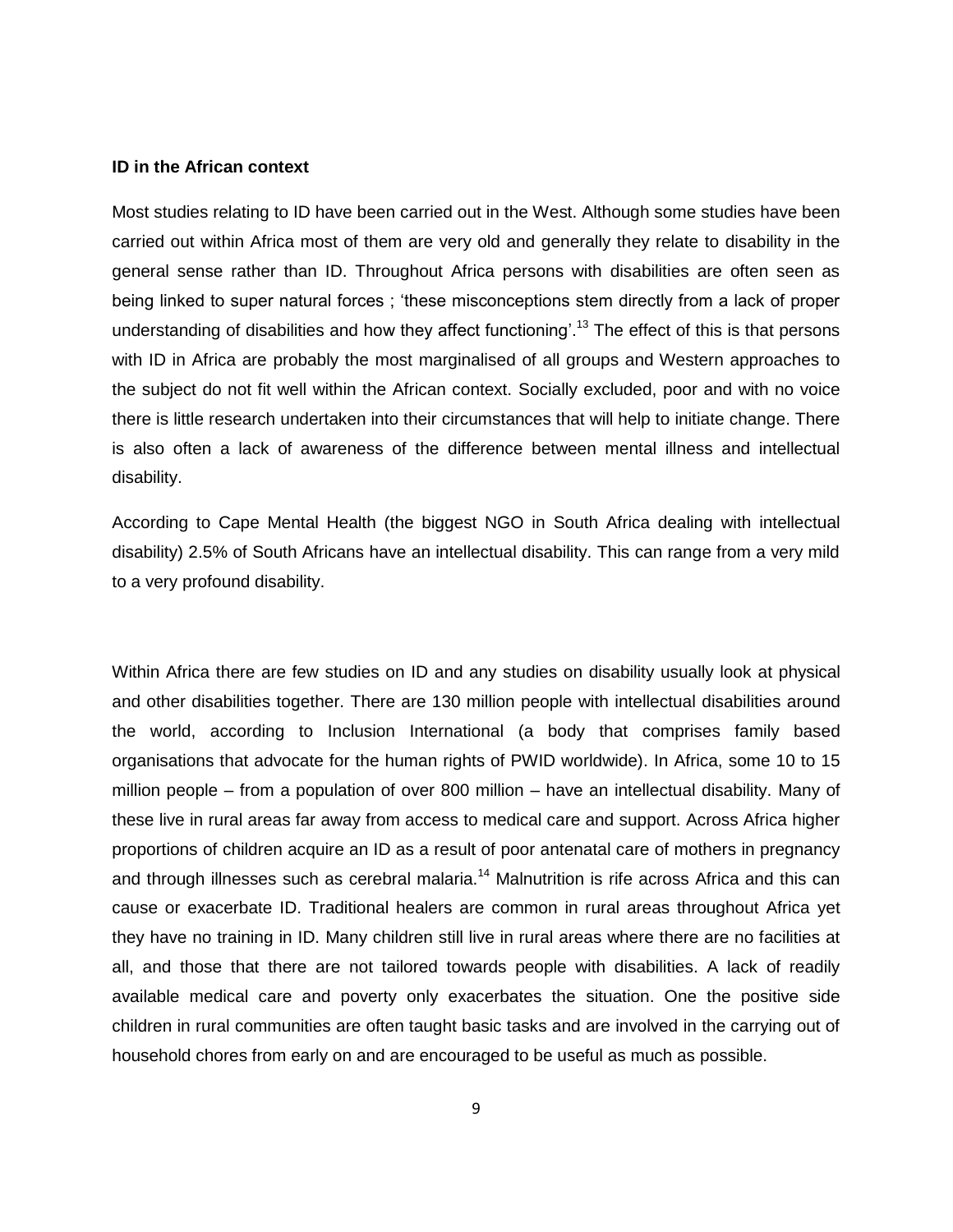Often those with disabilities are associated with witchcraft and evil spirits though some are seen as pacifiers of evil spirits rather than being harmful. Others are seen as protected by supernatural forces and thus bringers of good luck<sup>15</sup>. Treatment of persons with disabilities runs the gamut from abandoning them to die, to tying them up so that they don't wander around to treating them with great reverence. In some African communities, such as Zimbabwe and Kenya, the disability of a child is seen to reflect on the whole family in a negative way. Across Africa in general persons with disabilities are seen as hopeless and helpless. Perceptions are only slowly starting to change. As with all things the more educated the person the wider the view, younger persons also tend to be less superstitious and more accepting of PWID.

In Tanzania if a mother has a disabled child then the bad karma associated with this is seen to accrue to both the immediate family concerned and also to to clan to which that person belongs. It is considered taboo to marry women who already have a child with any sort of disability. As a result such children are often not talked about in the hope that no-one will notice the disability. The lack of contact with PWID with the general population builds up more stigma and discrimination. Because of this there is very little information available either about physical or intellectual disabilities and almost no attempts at advocacy. Attempts to collate data have often failed as people refuse to acknowledge any disability in their family. In recent years some inroads into the problem have been made by NGO's but governments within Africa have been slow to develop a response.

In Nigeria the government is looking at facilities for people with disabilities but not for PWID per se whilst the Gambia is actively working to prevent disabilities through the provision of vaccines and health advice during pregnancy. Whilst no data is actually kept there is some provision for people with disabilities at school and at sheltered work centres.<sup>16</sup>

Sexual abuse of both adults and children with ID and physical disabilities is rife, both within communities and within institutions that are designed to care for them. There is little discussion around ID and sexuality, many people find it hard to get to grips with disabled people living active sex lives and prefer to pretend that it doesn't happen. As a result there is little sexual and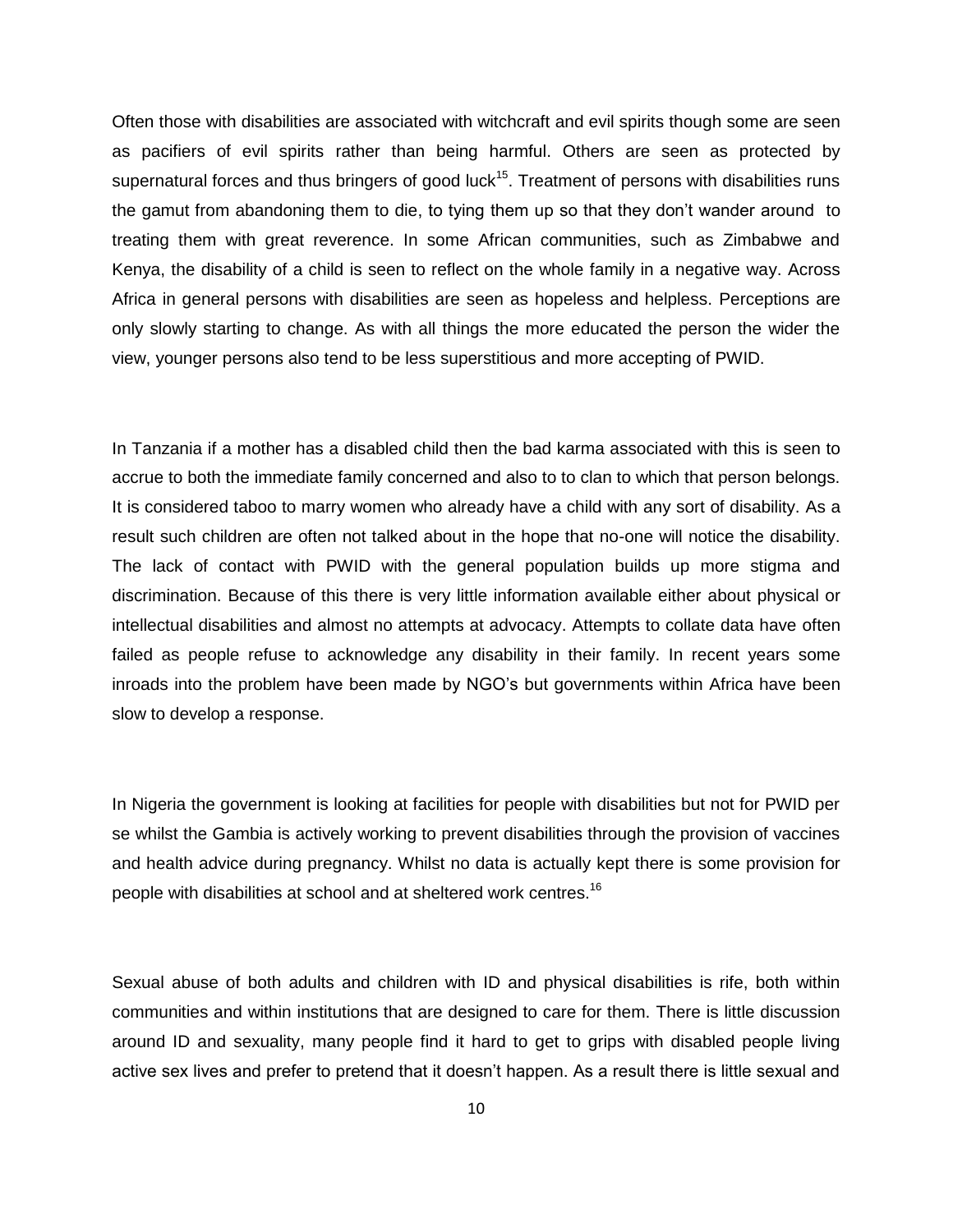reproductive health education taking place. Whilst many African countries now have HIV/AIDS programmes up and running almost none of these are aimed at PWID although in South Africa The Western Cape Forum for ID produces several books and a DVD on sexuality and HIV/AIDS.

The African approach of hiding children with ID out of sight has only recently begun to change. Most often children are thought to have been disabled as a result of divine retribution or through witchcraft. These beliefs are particularly strong in rural communities and in older generations. However this is changing with the televising of programmes such as the Paralympics and wheelchair basketball which are widely acknowledged as having an influence on peoples perceptions. The Special Olympics, which is for PWID only, is not as yet televised but as an event is starting to gain media exposure, this is particularly due to the efforts of the President of Malawi, Mrs Joyce Banda, who is an enthusiastic supporter and Chairperson of the organisation. The Special Olympics has 4.2 million athletes in 170 countries throughout the world. Recent events, which have partnered abled with disabled athletes, have increased media exposure for the event which is likely to lead to greater participation and greater awareness.

Unlike Europe, Africa never built large institutions to house people of various disabilities. PWID stayed with their families who did the best that they could. The exception to this was South Africa which built several large institutions. Within South Africa not only were people separated by their disability but apartheid meant that institutions also ran along colour lines. Deinstitutionalisation started much later than elsewhere in the world; it was not until the 1990's that the big institutions began to decant their populations into the community. Hospital care was to be reserved more for the treatment of psychiatric disorders rather than housing  $PWID.<sup>17</sup>$  Most PWID are likely to suffer from other health conditions and hospitalisation at some stage in their life may be necessary. In addition to physical health problems between 8% to 15% of PWID have a psychiatric illness which requires medical treatment<sup>18</sup> which may include intermittent hospitalisation.

Across Africa psychotropic drugs are widely used and misused.<sup>19</sup> These medications are often prescribed for symptom control rather than for psychiatric disorders. In many parts of East Africa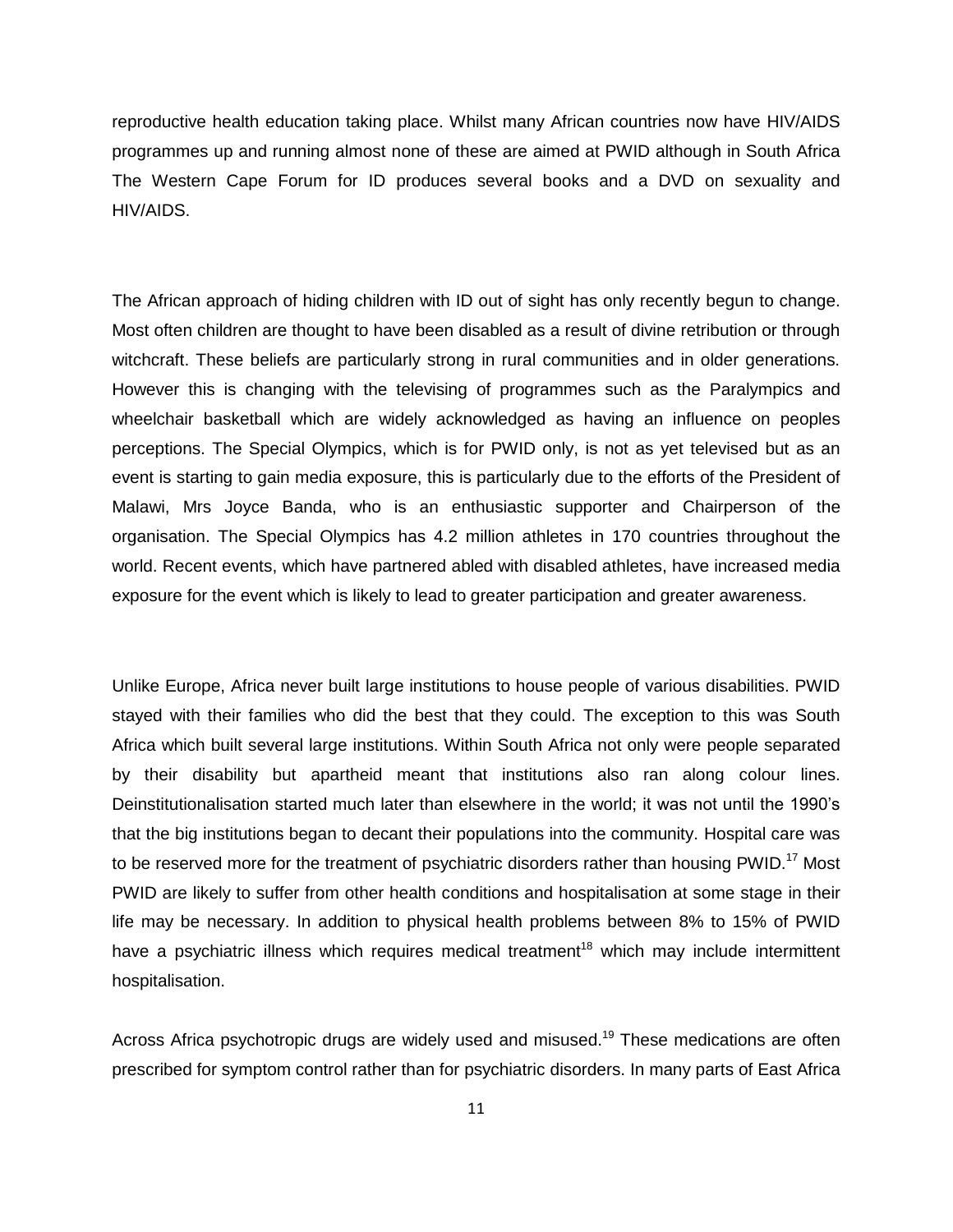barbiturates are the only available sedatives and their use, particularly in school going children, impairs their already reduced learning capacity. Outside of South Africa it is common for older types of drugs that are no longer used in the West to be used for all types of conditions, often inappropriately.

Throughout Africa knowledge, training, medication and understanding of ID is substantially behind that of the West. Many people with ID present with multiple problems and this adds to the challenge for health professionals. South Africa is the only country on the African continent to offer a post graduate course in mental health.

Slowly, things are changing. In 2008 many African countries ratified the United Nations Convention on the Rights of Persons with Disabilities (CRPD). $^{20}$  The CRPD requires governments to provide training and employment opportunities for disabled jobseekers alongside non-disabled workers. People with intellectual disabilities are entitled to gain from the provisions of the CRPD, as well as people with other types of disabilities. However within Africa PWID and disabilities in general remain more marginalised than most. Access to education and thus income generating activities is far more limited for PWID. The lack of advocacy that could be a pioneer for change is also lacking. Within Africa itself there are large differences in the way that PWID are treated. International policy direction is to expand support for children with ID in mainstream settings as a means to reaching larger numbers in financially sustainable and socially just manner. $21$ 

In 2010 the International Labour Organisation held a Conference on 'People with intellectual disabilities: 'Opening pathways to training and employment in the African region'. This concluded with the Lusaka Declaration on People with Intellectual Disabilities: Achieving Full Participation in Training and Employment. What was perhaps unique about this gathering was the fact that, for the first time, African nations started to embrace and acknowledge the problem of ID. The final declaration provided a set of recommendations and actions to be undertaken by governments, employers and their organisations, trade unions, non-governmental organisations and parents' groups in the disability field. One of the main outcomes was the agreement that the aims of the CRPD are often unobtainable as PWID are often excluded from school and vocational training and thus lack the skills to gain employment. Each country was urged to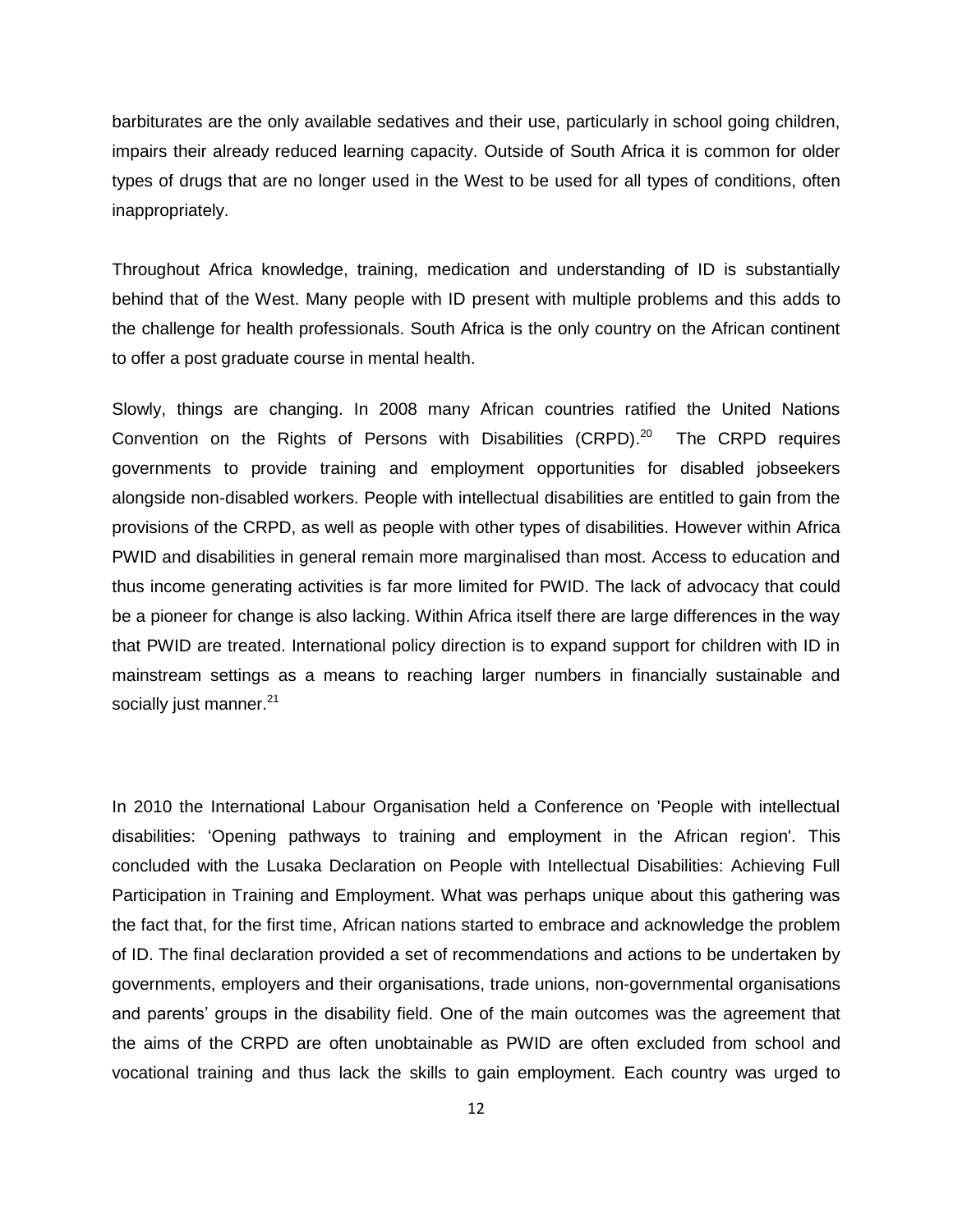develop an action plan to develop training and employment opportunities for PWID. Employment could be encouraged through incentives, advocacy and networking and the piloting of projects to develop life long learning.<sup>22</sup>

In 2013 a seminar took place of the East African Network on Disability Mainstreaming. Delegates from Rwanda, Kenya, South Sudan, Ethiopia, Uganda and Tanzania developed a framework with minimum standards for disability mainstreaming. This specifically included PWID and put together a three year strategic plan. This followed on from the 2012 report "Global Report on Article 19, Living and Being Included in the Community, Inclusive Communities = Stronger Communities<sup>"23</sup> which investigated what living in the community meant to PWID and their families. They concluded "Despite the promise of the Convention and Article 19 the reality for the vast majority of people with intellectual disabilities is that they are almost always denied the right to make decisions about where and with whom they want to live. They have little or no access to services and supports (other than those provided by their families) and they are excluded from participating and contributing in their communities because community supports are not welcoming or accommodating and/or because they lack the supports necessary to use these services (e.g. accessible transportation, personal supports, financial capacity).'

President Joyce Banda of the Republic of Malawi, a vocal champion of the rights and protections of those with intellectual disabilities hosted the first ever African Leaders Forum on Intellectual Disability in partnership with the Special Olympics on February 2014, in Lilongwe, Malawi. "Malawi has approximately 400,000 people with intellectual disabilities. In many cultures throughout Africa, stereotypes, entrenched stigma and misunderstandings about intellectual disabilities exist and the effects are devastating, with many people with disabilities experiencing severe social isolation and suffering from neglect, abuse and violence," said President Banda. "It is our moral obligation to turn the tide from intolerance and inaction to foster understanding and make real commitments to influence change. I look forward to engaging my nation, Malawi, and indeed the entire continent, to join me in developing a results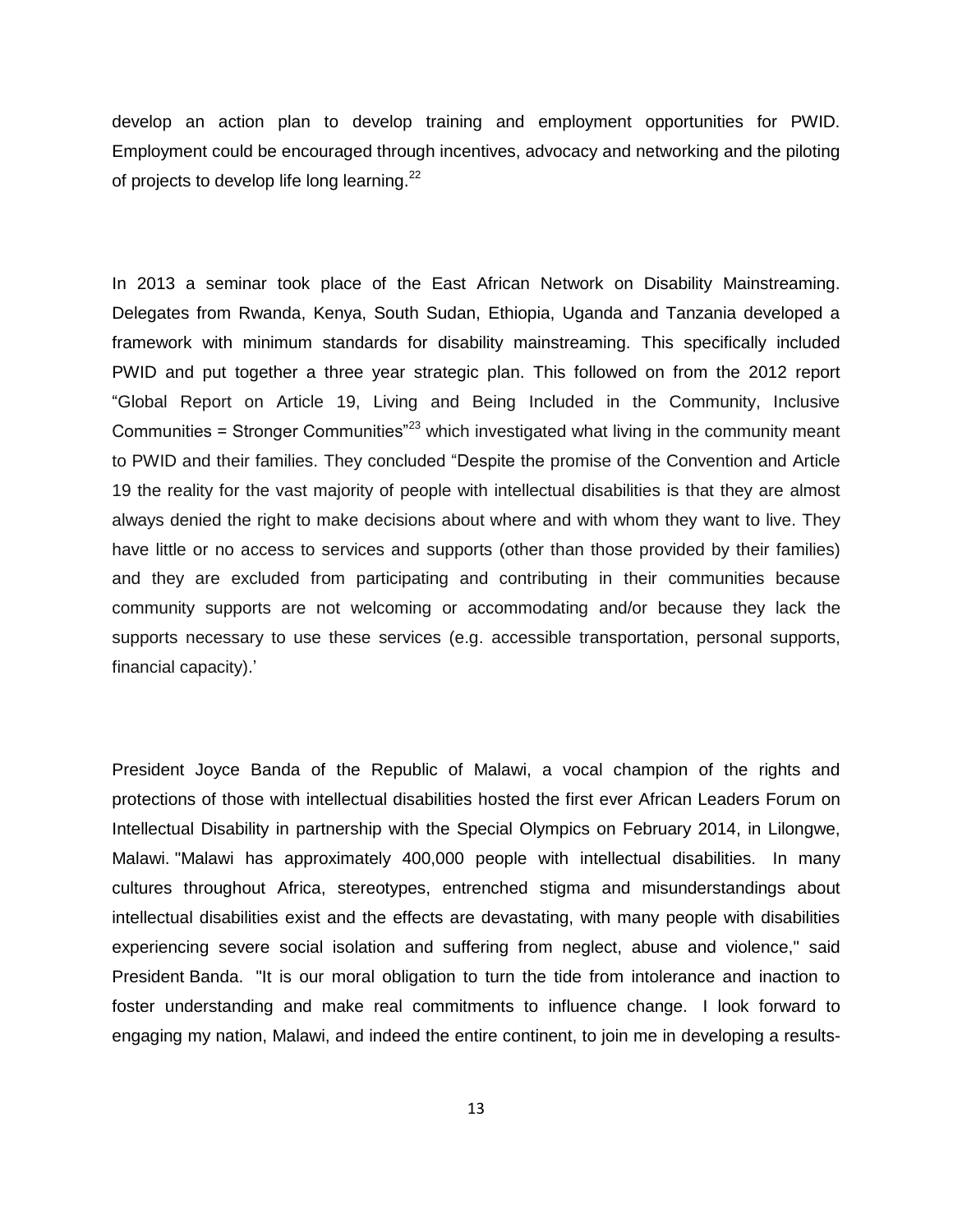driven, inclusive approach to improving the plight of our children and adults with intellectual disabilities".

At the forum The African Leadership Alliance on Intellectual Disability was established. President Banda said, "There is something about the plight that faces individuals with disabilities, including those with intellectual disabilities, that is compounded by an entrenched stigma that has endured, unjustly, for centuries and centuries. Before we can tackle the environment barriers that block our children from school, before we can address the lack of training of doctors that block our children from hospital, before we can strengthen the social policies that streamline family services, this stigma must become yesterday's news." <sup>24</sup>

There was broad agreement at the Forum on four priorities for advocacy and action: the collection of data regarding PWID; goals to be set concerning health, education, and inclusion; resource allocation to include PWID; and securing broad participation in these aims, through the African Leadership Alliance on Intellectual Disabilities.

## **Education**

Within education, in particularly in the West, the approach to educating children with disabilities has changed dramatically over the last 30 years. Whereas once children were sidelined today most are educated within the national educational system. However this varies widely from country to country.

Although the UN Salamenca Declaration (see below) was a starting point for developing inclusive education, by 2006 so little progress had been made that EASPD (European Association of Service Providers for Persons with Disabilities) noted in the Brussels Declaration that many children were still unable to claim their right to inclusive education. The report looked at disability in general terms and did not look specifically at PWID. The report noted that many countries were still looking at teacher education in terms of disability being a special specific need in itself rather than just being a subset of education. EASPD see special schools as they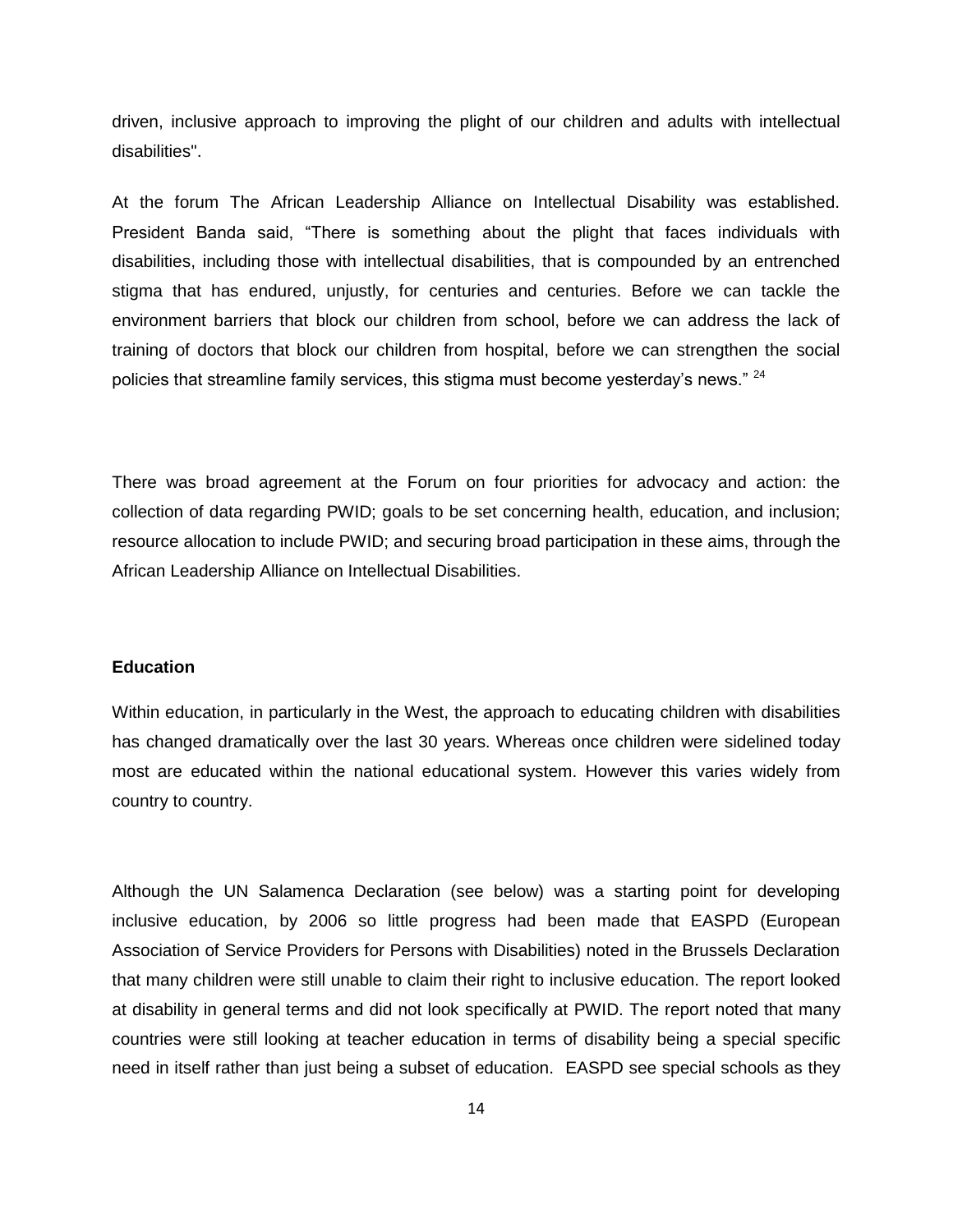exist today moving to becoming more of a resource unit for education in the mainstream. So, for instance, assistive technology to enable learning would be available in all schools not specialist schools. The EASPD report of 2012 noted 'it is still a major challenge to find intelligent ways of categorisation of learners that allows access to additional support in mainstream educational settings without producing segregation and stigma'.<sup>25</sup>

In Africa the picture is quite different. A World Vision report in 2007 estimated that 77 million children in the world were not in education at all, of which approximately one third were disabled. It noted that in Africa less than 10% of disabled children attend school. Of these, those with intellectual disability are most likely not to attend $^{26}$ . A study by the African Child Policy Forum<sup>27</sup> found that in Senegal only 13% of children with ID attended school. In South Africa, where education has to be paid for, many parents of children with ID just don't see the point of their child attending school at all. Without access to schooling a persons future is limited even further. For girls in particular, who are often taken out of school early, the problem is even worse. Girls are traditionally expected to burden the responsibility of family care and may well have to give up their own educational prospects should, for example, a relative with ID need support and care. Many PWID are brought up within a family setting by someone untrained, uneducated and poor which can lead to further health complications.

In most African countries specialised schools rather than inclusive education is the norm. However some African countries are striding forward; Botswana integrates special needs educational courses as part of teacher training. Lesotho also recognises inclusive education although putting policy into practice shows a number of gaps. Lesotho has limited teacher training and little in the way of teacher support and of monitoring and evaluation of effective teaching practices. Where children do attend school often there is a lack of supportive devices to help those with ID or physical disabilities so that whilst they may physically be in school they are still unable to learn.

In 2008 Chataika<sup>28</sup> et all identified a number of recommendations in order to mainstream effectively children with ID into education. These were: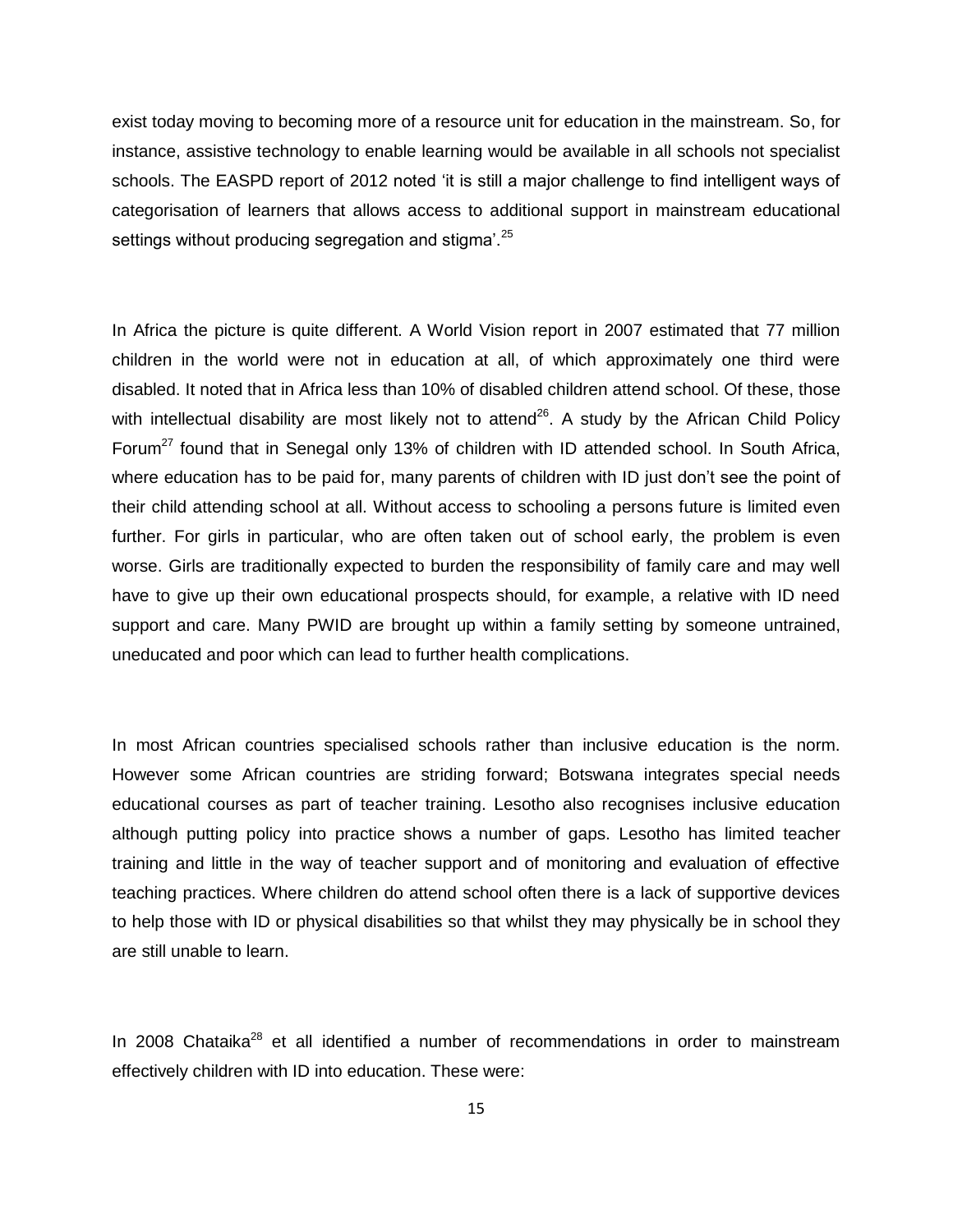1/ The development of inclusive education systems that acknowledge African realities and serve to combat negative stereotypes of disability;

2/ Family and parents involvement in education using partnerships to make the best use of limited resources;

3/ Governments to commit to the provision of education for disabled children in line with the Millenium Development Goals (MDGs) and the UN CRPD;

4/ Intersectoral collaboration especially at the level of early childhood development, leading to a smooth transition to primary education.

### **ID the United Nations and the World Health Organisation**

1981 was the International Year of Disabled Persons and seminars, conferences and workshops were held throughout the world. This was followed in 1982 by the World Programme of Action Concerning Disabled Persons.<sup>29</sup> The intention was to remove the barriers that stopped disabled persons from taking full part in society and life and sought to develop a framework for disability action which spilt policy into the three ongoing areas of prevention, rehabilitation and equalisation of opportunities in order to allow full participation in social life and development. This was also the first shift whereby disability moved from a health to a human rights perspective.

In order to develop these themes further and to ensure that a programme of action was carried out the UN declared 1983 to 1992 to be the decade of disabled persons. This was followed by the adoption by the assembly in 1993 of the Standard Rules on the Equalisation of Opportunities for Persons with Disabilities (resolution 48/96).One of the major aims was to try and develop better educational and employment opportunities for people with disabilities and to create greater awareness of disability. In 1989 the Tallinn Guidelines for Action on Human Resources Development in the Field of Disability (which only mentions intellectual disability once) were adopted. The guidelines recognised that much more needed to be done to improve the living conditions of people in developing countries but those with disabilities even more so. The guidelines also encourage equalisation with able bodied persons alongside measures for the prevention of disability, for rehabilitation and to enable full participation through education, employment and training.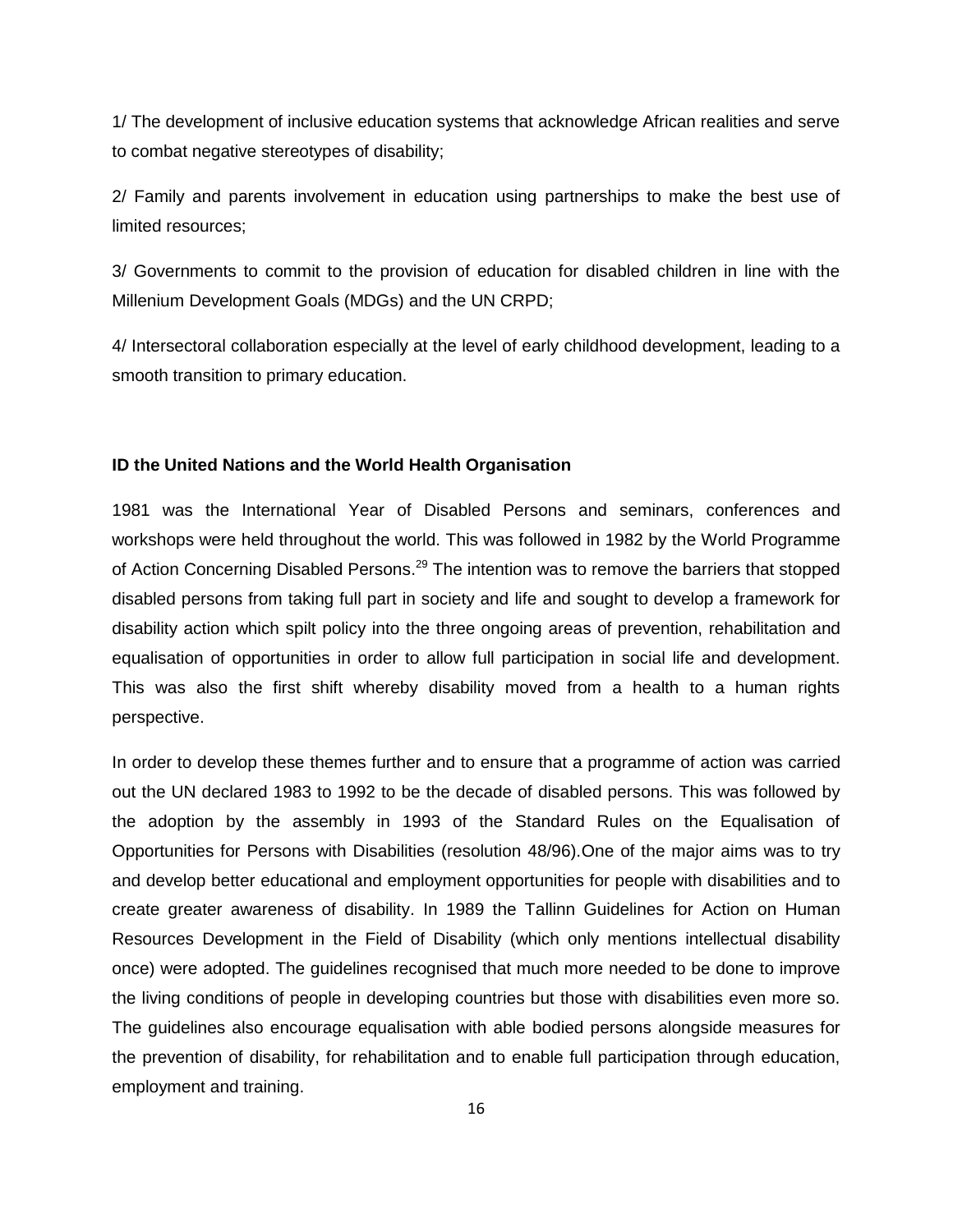These themes were considered further at the 1992 UN Conference on Environment and Development held in Rio de Janeiro and The World Conference on Human Rights, held in Vienna in 1993. The latter recognised that any discrimination, intentional or unintentional, against persons with disabilities is per se a violation of human rights.

At Cairo in 1994<sup>30</sup> The International Conference on Population and Development stressed the importance of the equalisation of opportunities for persons with disabilities. The objectives endorsed by the Conference included "ensuring realisation of rights...and participation in all aspects of social, economic, and cultural life ...to create, improve, and develop necessary conditions...to ensure equal opportunities ...and dignity while promoting self-reliance" of persons with disabilities. 189 countries signed up to commit themselves to these goals which formed part of the 8 Millenium Development Goals (MDG's). These are eight goals to be achieved by 2015 that respond to the world's main development challenges. The MDGs are drawn from the actions and targets contained in the Millennium Declaration. The eight MDGs break down into 21 quantifiable targets that are measured by 60 indicators. Nowhere is disability mentioned. Since then the disability sector has been working towards the effective inclusion and active involvement of persons with disabilities in the post 2015 development agenda.

The World Summit for Social Development, held in Copenhagen in 1995,<sup>31</sup> committed nations to the goal of eradicating poverty in the world. To this end signatories would, amongst other commitments, develop and implement policies to ensure that all people have adequate economic and social protection during unemployment, ill health, maternity, child-rearing, widowhood, disability and old age.

Following on from the Fourth World Conference on Women the Beijing Declaration in 1995  $32$ committed to "intensifying efforts to ensure equal enjoyment of all human rights and fundamental freedoms for all women and girls who face multiple barriers to their empowerment and advancement because of factors such as...disability."

After the UNESCO Standard Rules on the Equalisation of Opportunities for Persons with Disability were adopted by the General Assembly (1993) the Salamanca Conference of 1994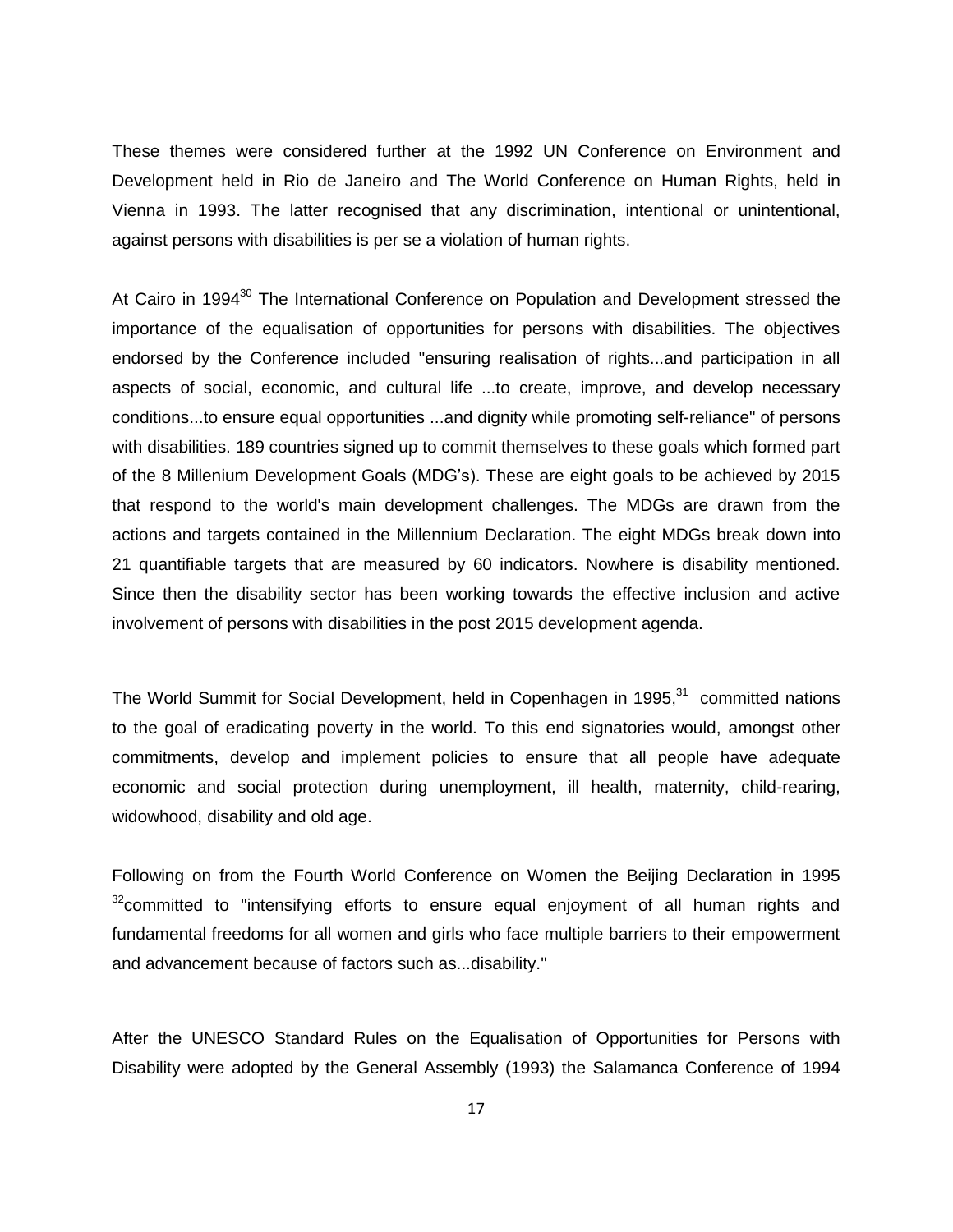adopted a policy of inclusive education. This was agreed upon by 94 countries and many NGO's. One of the main arguments for inclusive education was that this reduced the stigma of disability and made people reappraise their attitudes to disability. However the World Health organisation Atlas on Intellectual Disability shows that the vast majority of countries still have special schools for PWID.

Amongst the outcomes was the standarisation of collation of statistical information for disabilities in order to develop better monitoring of progress as each country collects different information in different ways and as such it is impossible to get a clear picture in order to develop proper monitoring and evaluation techniques.

The Salamanca Conference policy enhanced the right found in the Convention on the Rights of the Child (1989) and the World Declaration of Education For All. This was compounded by the goal to achieve "education for all" by 2015. This will only be achieved 'when all nations recognise that the universal right to education extends to individuals with disabilities, and when all nations act upon their obligation to establish or reform public education systems that are accessible to, and meet the needs of, individuals with disabilities.<sup>'33</sup> At the time this convention was adopted it was estimated that 98% of children with disabilities in developing countries did not attend school.

The Salamanca Conference principle of inclusive education was reaffirmed in 2009. within a Manifesto on Inclusive Education that arose from reviewing the Salamanca Statement 15 years on (European Association of Service Providers for Persons with Disabilities, EASPD) (2009).

By 2006 the UN took this further in linking intra governmental agencies in working towards education for children with disabilities. Countries that signed ratified the Convention report on an annual basis regarding implementing Article 24 of the Convention which requires that "effective individualised support measures are provided in environments that maximise academic and social development, consistent with the goal of full inclusion"  $34$ . Building on the convention the concept of inclusion challenges education systems to look at transition for people with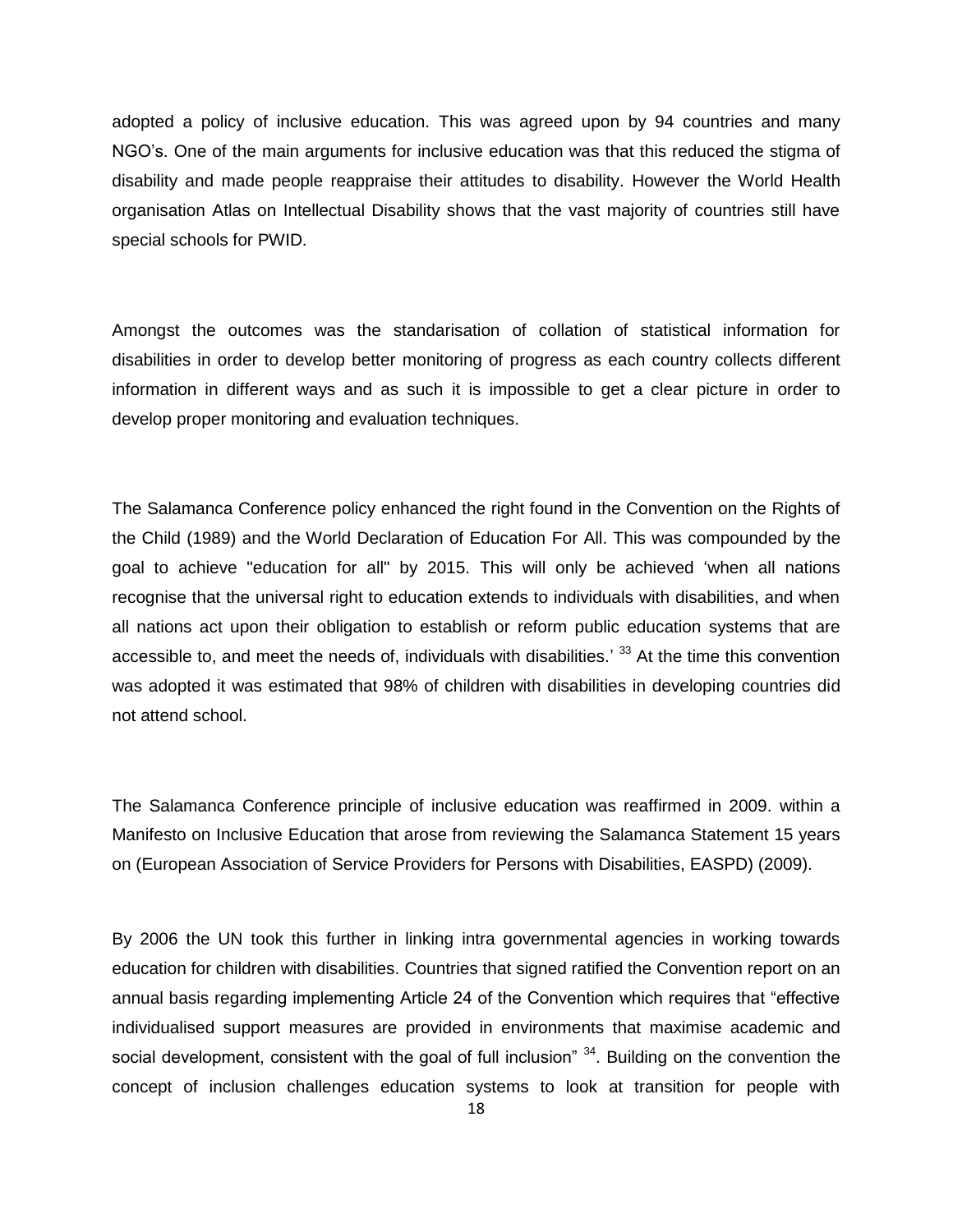intellectual disabilities who wish to move from secondary education into further and higher education. Such a challenge can be met through a range of post school education options and training leading to subsequent employment.

The Convention on the Rights of Persons with Disabilities (CPRD) was adopted unanimously in 2006.This is a commitment by all signatories to the inclusion of the disability perspective and persons with disabilities in all aspects of society and development. However concrete goals were not established. The CPRD states that disabled people should have the right to education at all levels on the basis of equal opportunity. This also includes further education and training. The CRPD obliges its State Parties to ensure that:

1/ Persons with disabilities are not excluded from the general education system on the basis of disability, and that children with disabilities are not excluded from education, on the basis of disability

2/ Persons with disabilities can access education on an equal basis with others in the communities in which they live

3/ Reasonable accommodation for the individual's requirements

4/ Persons with disabilities receive the support required to facilitate their effective education

5/ Individualised support measures are provided in environments that maximise academic and social development, consistent with the goal of full inclusion

By 2010 another review of the progress towards achieving the MDG's took place. This adopted another resolution (65/1) in which 'disability was included in the context of promoting full and productive employment and decent work for all; providing more equitable access to economic opportunities and social services and making special efforts to meet the nutritional needs of those living in vulnerable situations'.<sup>35</sup> it goes on to state that the MDG's cannot be achieved without the inclusion of ... persons with disabilities.

19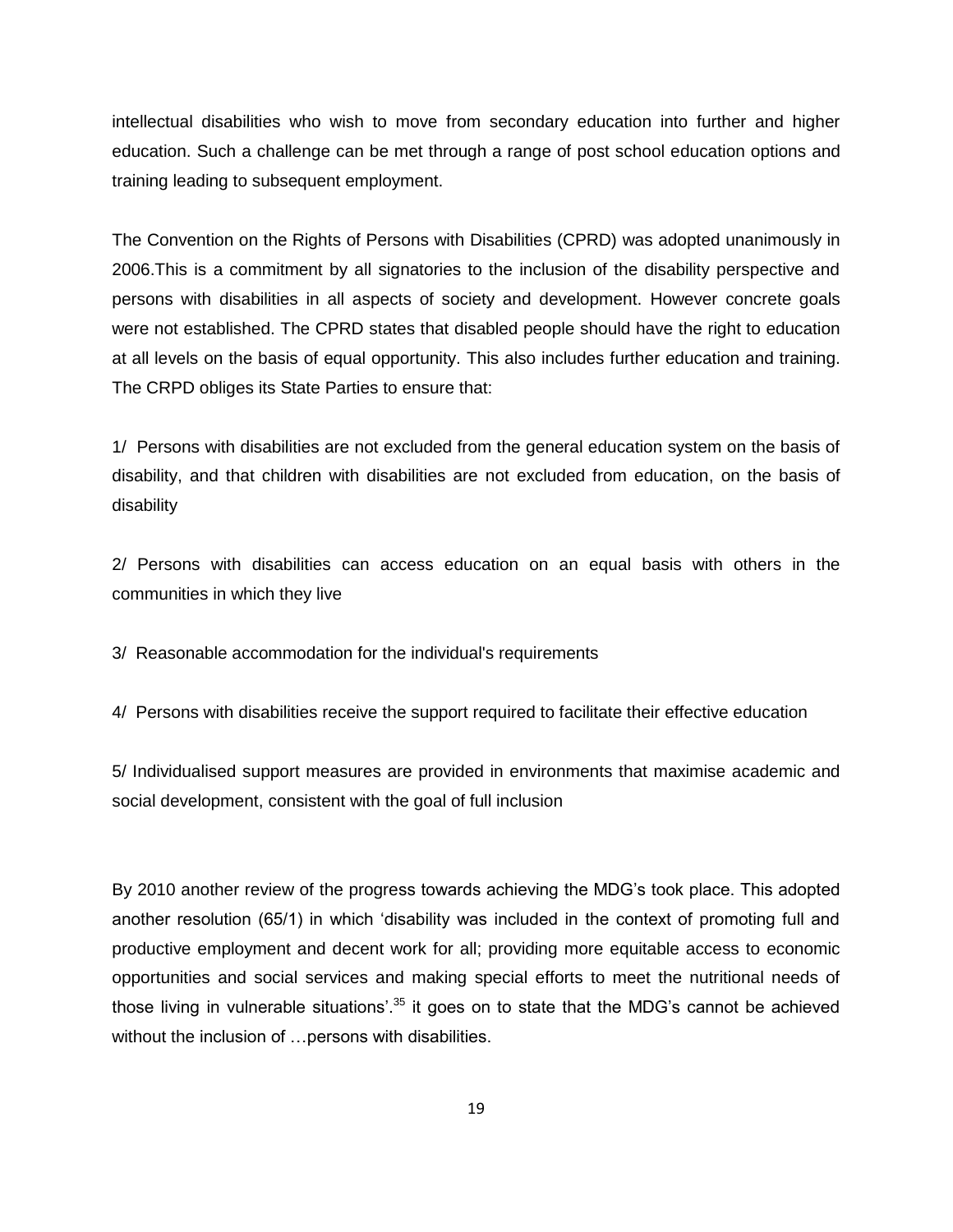In 2007 the World Health Organisation surveyed 147 countries, covering on their approach to ID. Of these approximately half still kept PWID in institutionalised settings.<sup>36</sup> The atlas was 'the first study to provide world information on critical issues related to intellectual disabilities, such as the terminology, use of classification systems, funding, care patterns, legislation, public awareness campaigns and training; as well as role of NGOs and international organisations and sources of information and research<sup>37</sup>

The WHO Atlas of Global Resources for People with Intellectual Disabilities noted that " Persons with intellectual disabilities are frequently the most vulnerable group and, on many occasions, are exposed to human rights violations and deprived of minimum services and dignity. These persons are also the most likely to be secluded in large institutions, unable to access basic health and educational services, and excluded from ordinary social relations. Although it is well known that intellectual disability is a neglected area, essential information about the presence or absence of resources and services for this population does not even exist in most of the countries of the world."<sup>38</sup> Generally the report found no agreement as to the definition of ID or no reasonable tracking and statistics of PWID. The problem was worse in lower income countries. The report reviewed information from the 147 countries who reported and called for a mobilisation of resources to help PWID.

The report further noted the trend to move PWID away from asylum type institutions to living in the community. However, over half of the countries surveyed still had adults with ID living in asylums. "Asylum-type institutions for children and adolescents were less common in low income countries (33.3%) than in countries with an upper middle level of income (64.7%). The lowest rates of asylum-type institutions for adults with intellectual disabilities were seen in lowincome countries (50%) and high-income countries (47.1%). Higher rates were seen in the upper middle income (68.8%) and the lower-middle income (57.1%) categories".<sup>39</sup> Where community based living was available only 28% of African counties offered support for independent living.

In 2011 the World Health Organisation and the World Bank produced the World Report on Disability<sup>40</sup> which gives an overview of the status of disability in the world. This estimated that almost 20% of the estimated global total of persons living with disabilities (between 110-190 million people), encounter significant difficulties. The report stresses that few countries are able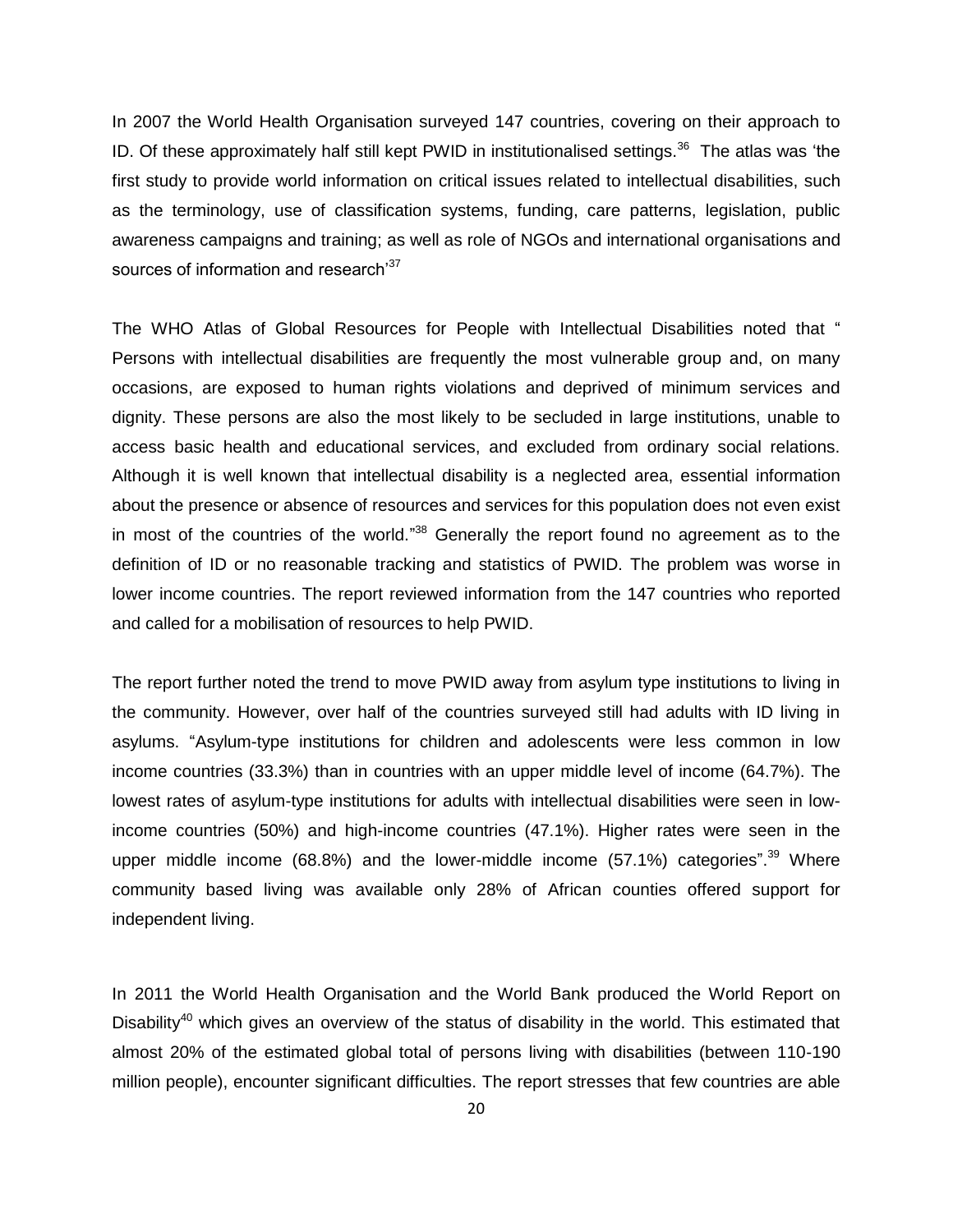to respond to the needs of people with disabilities. Barriers such as stigma and discrimination, lack of adequate health care and rehabilitation services; and inappropriate transport, building, IT infrastructure and communication technologies. As a result, people with disabilities experience poorer health, poorer educational standards, fewer economic opportunities and higher rates of poverty than people without disabilities.

The Consultative Meeting on the African Disability Forum took place at the UN Economic Commission for Africa in Addis Ababa in November 2012. The meeting aimed to establish the African Disability Forum, a partnership of governments, NPO's civil society organisations and academic institutions to promote the rights of persons with disabilities and to push for a disability inclusive development agenda. $41$  The meeting noted the challenges in Africa in promoting disability rights. It recommended strengthening of networks and in particular of mainstreaming disability in the work of the African Union and the Economic Commission for Africa. Whilst some countries had made progress often there were good policies on paper but little tangible progress made on the ground. There was a great need to work on disability issues on both regional and local levels and much capacity building remained to be done. The lack of adequate data and the wide variety of standards meant that there was no big picture to look at.

The International Disability Alliance (IDA) was founded in 1999 as an international disability network representing an estimated one billion persons with disabilities worldwide and acts as an authoritative and representative voice of persons with disabilities at the UN. It's mission is to advance the rights of people with disabilities using the UN convention on the Rights of Persons with Disabilities. On the International Day of Persons with Disabilities, 3 December 2013, they called on the United Nations, Member States, civil society organisations and other relevant stakeholders to ensure the full and effective inclusion of persons with disabilities in the post 2015 development framework. "Since the development of the MDGs, there has been significant progress at the international level in recognising and proactively addressing the exclusion faced by persons with disabilities. While this is a positive step forward, broader and deeper commitments to persons with disabilities in the new post-2015 development framework must be made". The Open Working Group (OWG) for Sustainable Development Goals (SDGs) has been mandated to prepare a set of goals for consideration by the UN at the September 2013 – September 2014 session that address the rights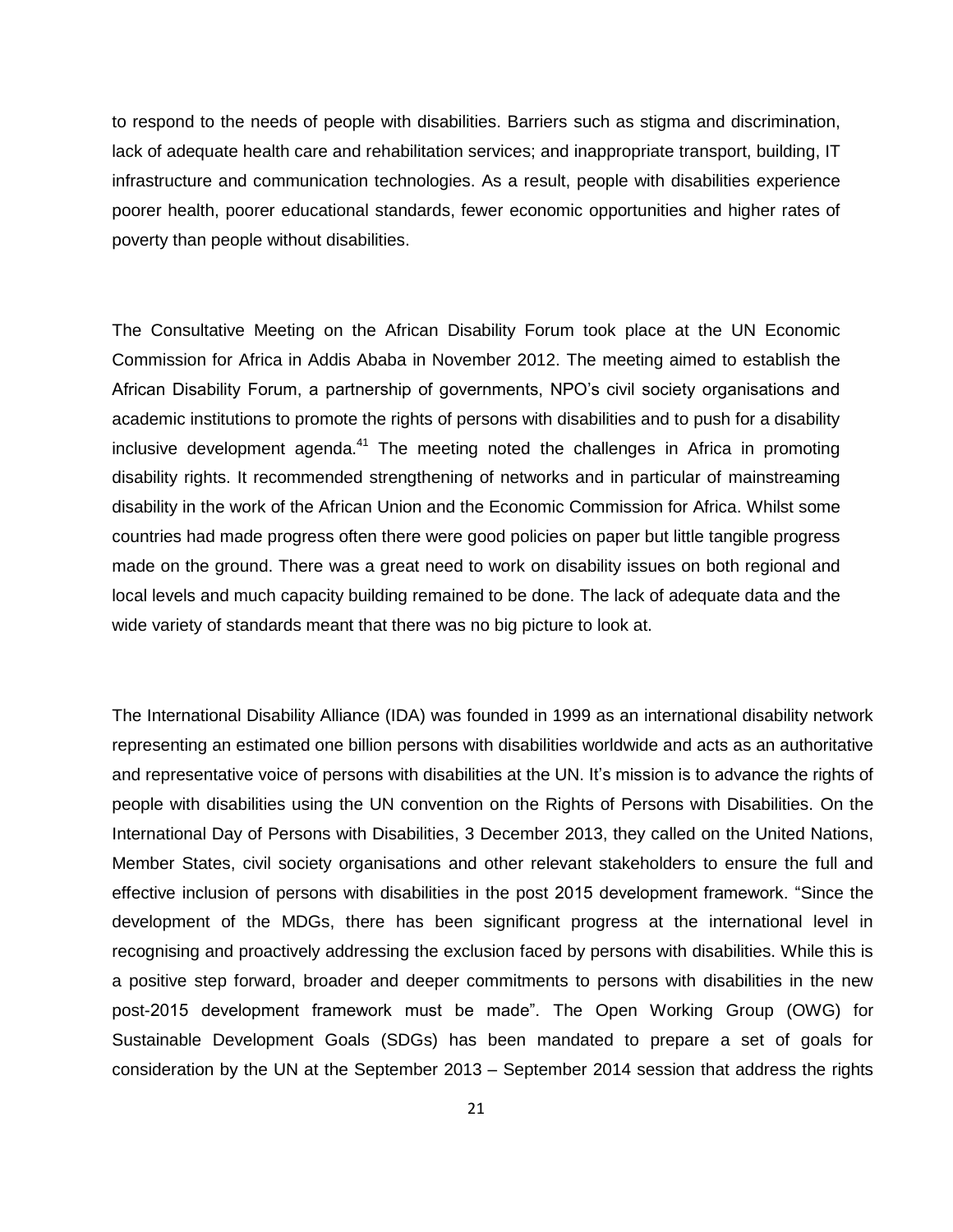and needs of persons with disabilities and the discrimination and exclusion faced by persons with disabilities worldwide.

"The new post 2015 sustainable development framework must be inclusive and accessible, and promote the rights of persons with disabilities," said Mr Yannis Vardakastanis, chair of the IDA. "It must ensure the full and effective participation of organisations of persons with disabilities at every stage of the process. In order to be effective, any framework or action plan in relation to sustainable development must be inclusive of persons with disabilities". In March 2014 the IDA hosted a summit in Nairobi, Kenya which specifically looked at the post 2015 development agenda and the UN CRPD in Africa. Over 14 organisations from throughout Africa attended. The Nairobi Declaration calls on member states to ensure that persons with disabilities were visible and included in all phases of development and agenda setting for the post 2015 CPRD agenda.

In September 2013 the UN held a special one day meeting on disability and development. Whilst noting that despite the fact that some progress had been made in improving the life of persons with disabilities nevertheless disability remains largely invisible in most development processes including the MDG's. In 2010 the General Assembly had proposed a high level meeting on disability from which, in 2011, it was decided to have a one day meeting in September 2013 with the theme "The way forward, a disability development agenda towards 2015 and beyond'. The declaration noted that whilst progress had been made there was still a long way to go for the estimated 1 billion people of the world with disabilities, of which it is estimated that 80% live in developing countries. No breakdown is given of the estimated number of PWID. The draft calls for the strengthening of protection access to full and productive employment on an equal basis, skills development and training to enable independence, better education, data collection and analysis, accessibility to buildings amongst a slew of other recommendations.<sup>42</sup> The intention is to mainstream disability in the efforts to achieve the MDG's. Despite this, disability is not included in either the goals, or the monitoring and evaluation targets and indicators with the result that there is a lack of policies and mechanisms for ensuring that the aims are met. The knock on effect is that there is a lack of resources and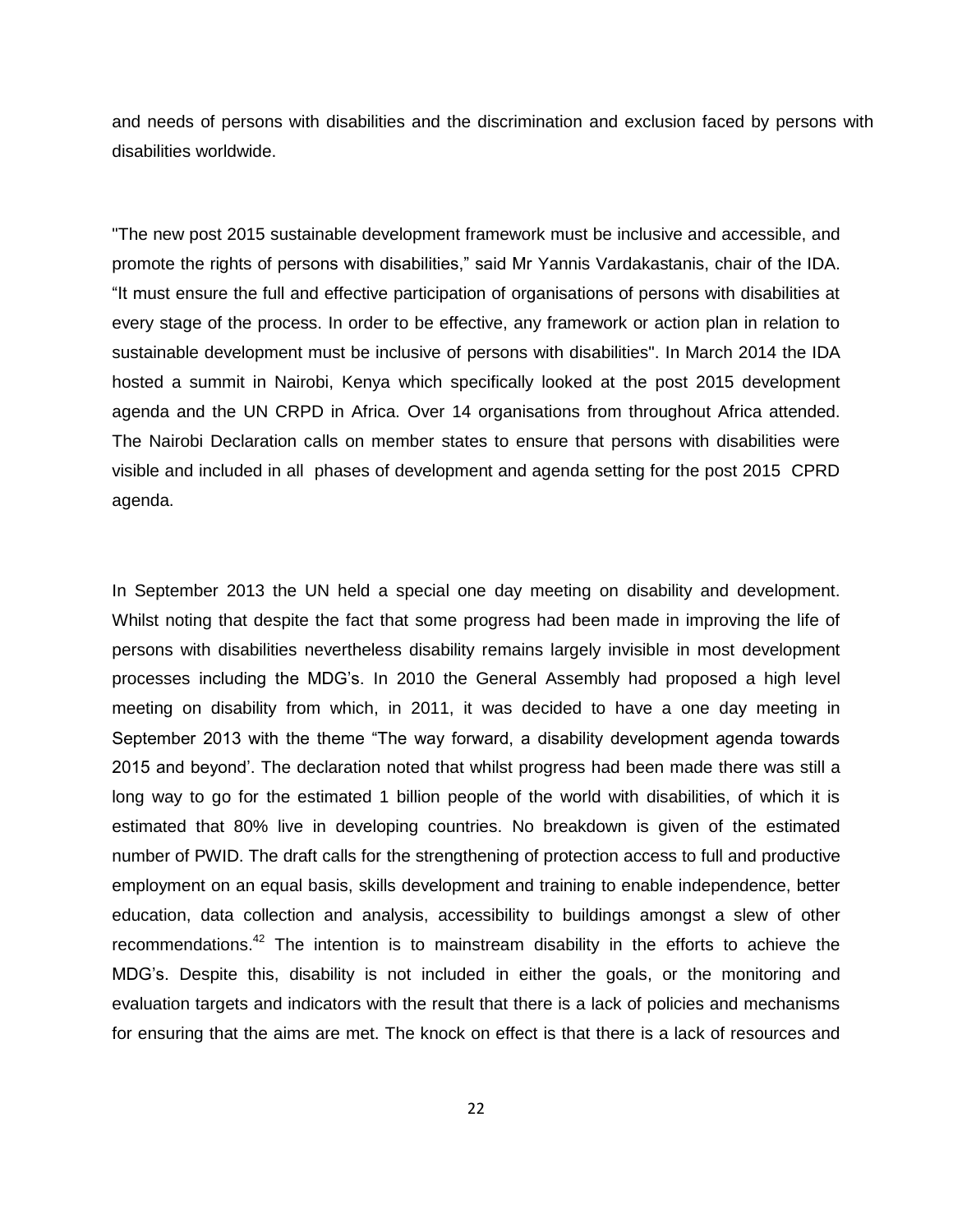facilities and services available to people with disabilities which would enable them both to contribute to and to benefit from development processes.

There is a continual lack of statistics to enable better management of processes.<sup>43</sup> Where there is data collection frequently all disabilities are lumped together, so figures for intellectual disabilities are not generally available. The lack of evidential based criteria for data collection also impedes progress. The African Network for Evidence to Action on Disability (AfriNEAD) is working to ensure that research is undertaken with multiple stakeholders in order to develop and collaborate to develop a global approach in the area of disability research in order to support the CPRD.

### **ID and ageing**

Throughout the world people are living longer. At the beginning of the  $20<sup>th</sup>$  century average life expectancy was 31, in developed countries it was 50. Today in most developed countries the average age is 86, but in many African countries it has reduced to approx 32 due to HIV/AIDS. Changes throughout the world, particularly as regards nutrition, have contributed to the increase in longevity. This applies across the board and includes those with ID. One particular example is that people with Down Syndrome now live the average lifespan. At the beginning of the  $20<sup>th</sup>$ century children with this disorder would rarely live beyond the age of 10 years. Today the average life expectancy is 55 to 60 years and many live into their 70's. Historically many died of simple infections, they have a very poor immune system compared to the average child. Even in the 1960's a child with Down Syndrome would seldom live beyond childhood. Throughout the world the life expectancy of people with disabilities in general is increasing and this poses a major challenge for the everyday support and care for people with intellectual disabilities. Professionals in health and social care services have very little knowledge and experience of working with such older people. For the population at large the age of 50 is generally regarded as the start of age related conditions. For those with Down Syndrome and cerebral palsy however the age of 40 is more appropriate. Dementia is also more common amongst those with Down syndrome than other conditions.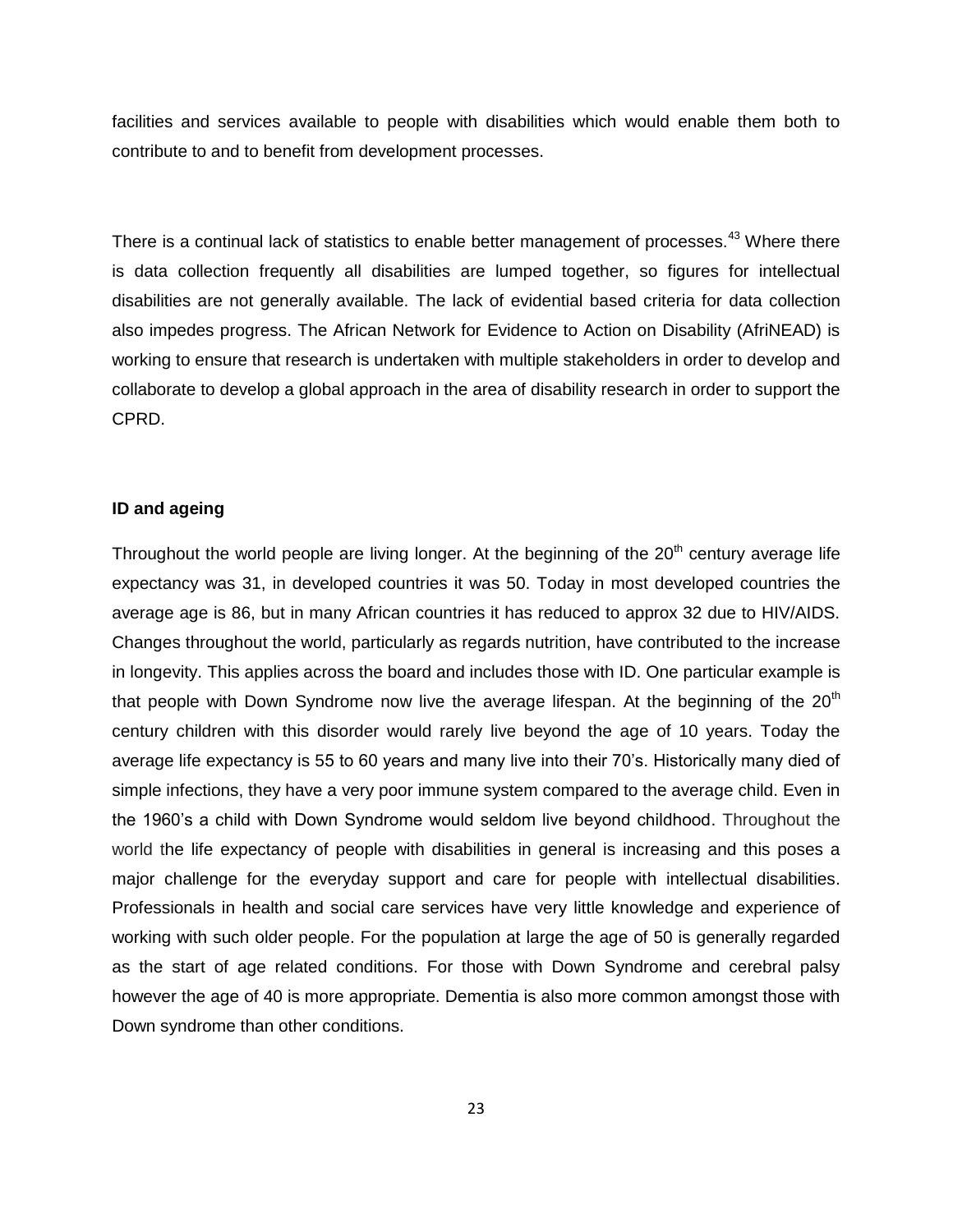The WHO report Healthy Ageing – Adults with Intellectual Disabilities, Women's Health and Related issues looked at the knowledge base about ageing females with ID throughout the world and in particular the effects of promoting good health and health services amongst women with ID.<sup>44</sup> This noted that many women are treated with psychotropic and/or epileptic medicines which may increase the risks of age related illnesses and in particular impact on memory function. In addition older women with ID who have used anti-epileptic medicine for a long time are at higher risk than average of osteoporosis. They also receive far less preventative health care than women in general and have sedentary lifestyles. Medical professionals often have little training in dealing with PWID and the machinery and equipment used for examinations is often difficult to use for those with disabilities. Communication problems exacerbate the situation with little educational work being undertaken in most countries to encourage women with ID to have regular preventative scans and procedures and to explain just why they are needed. As they age women with ID are likely to be alone as they have often been sterilised or encouraged not to give birth thus, in the later years, there is often no extended family to help care for them.

The WHO paper Healthy Ageing – Adults with Intellectual Disabilities. Ageing and Social Policy<sup>45</sup> was one of a series of papers arising from the 1999 UN International Year of the Older Person. One of the main difficulties noted was the large variations around the world in terms of life expectancy and the resulting impact that would have on developing a common set of standards. Secondly the gap between developed and developing countries impacts on the development of common principles. Despite this the report affirms "that respect and dignity are the rights of all human beings and pursues four elemental guiding principles: inclusion, full citizenship, self determination and family support'. These all apply to PWID.

PWID have nearly all increased their life expectancies even though certain conditions mean that people do not live as long as others. People who have cerebral palsy, epilepsy, severe motor handicap and Down Syndrome still have reduced life expectancy compared to the general population. The drift from rural to urban living also has an impact. Whereas once upon a time people in rural communities looked after older people societal breakdown has left many with noone to care for them.

PWID are far more likely to be affected by health problems than those without ID. Those with a more profound ID and Down Syndrome are more at risk than most of chronic conditions than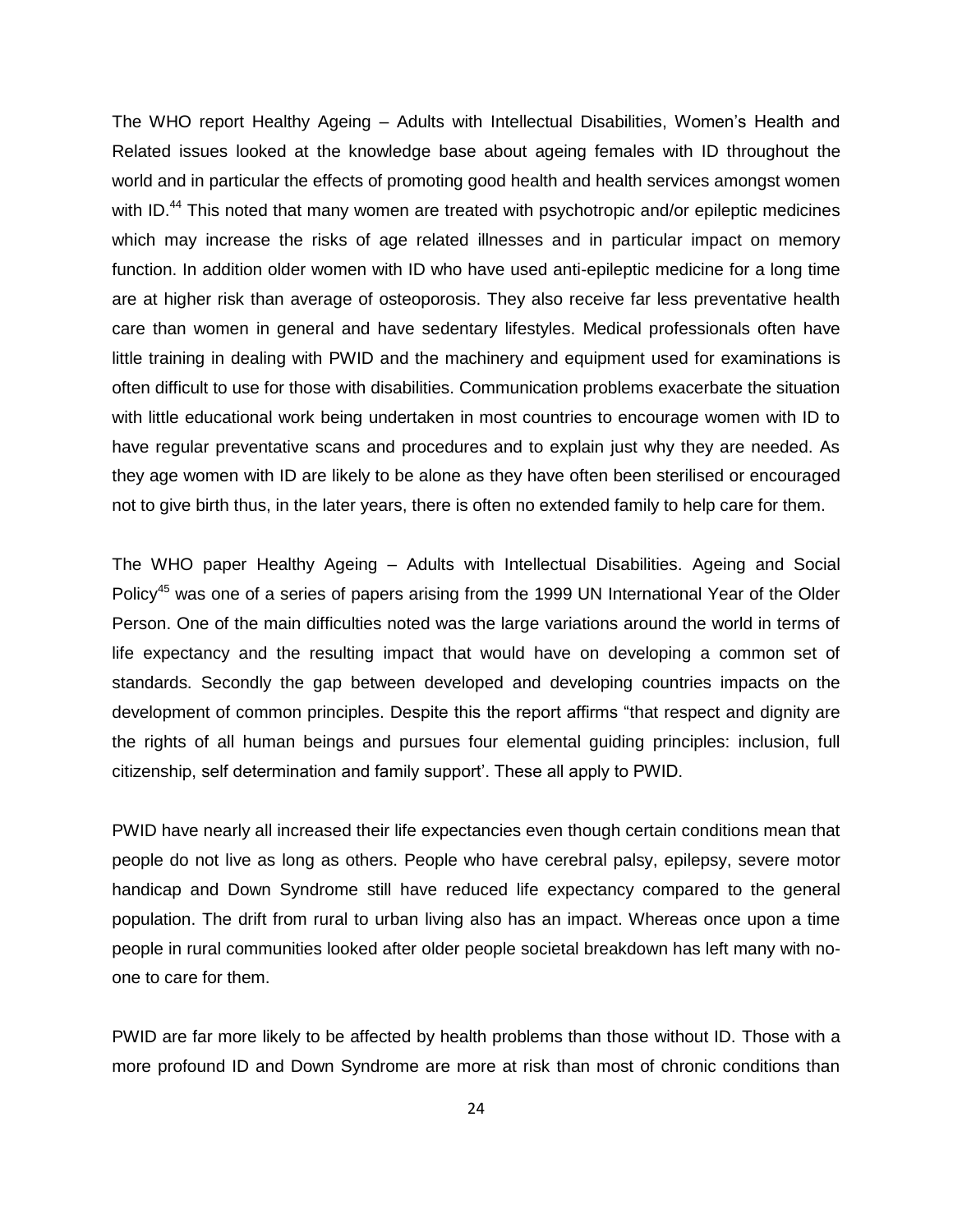those with a milder form of ID. Preventative medicine is also more difficult as someone with ID may have great difficulty in verbalising any conditions that they may have. They may also be less likely to discuss it with others as a result of which they do not get the medication or medical attention that they require.

In developing countries primary needs such as for food and shelter come into play. Often the paucity of overall health systems in such countries are exacerbated by a lack of specialists in general and with experience in ID issues in particular. Medical training in developing countries in particular often fail to address any issues of ageing and ID. The lack of services available, particularly in developing countries, make it harder for PWID, especially those who also have a physical disability to join in daily life; for example a lack of a mobility devise can keep someone permanently indoors.

Many older adults with ID often live either with their families or in community group homes with support. The problems of age alongside already existing intellectual and physical disabilities can mean that it often becomes too difficult to continue with community placements and that a move back to institutionalised care is necessary. PWID are less readily able to accept change to their environment than others and are generally disorientated by change. Consequently such life changing moves, after perhaps years of living semi independently, can often have a catastrophic effect on the person. When people are relocated the trauma of moving can often set off a chain reaction of other health related conditions. In order for such moves to take place successfully there needs to be some psychological intervention. Facilitating such a move and communicating successfully as to why and where the move is taking place is a major challenge for PWID who often have verbal difficulties and/or are unable to express themselves as they might wish. To make such transitions successfully often involves several medical practitioners and in the developing world there is often an acute lack of such personnel.

Even in the developed world there has been a lack of research into the effects of ageing on PWID. This has a knock on effect in that there is little or no findings to support policy change. There is a paucity of research into developmental processes and the life span of PWID. One of the few in depth studies was carried out in 1993 by Selzer.<sup>46</sup> who developed a model based on the environmental and social history of a person alongside their experience and exposure to a variety of social conditions. Whether someone is looked after in the home, in an institution or in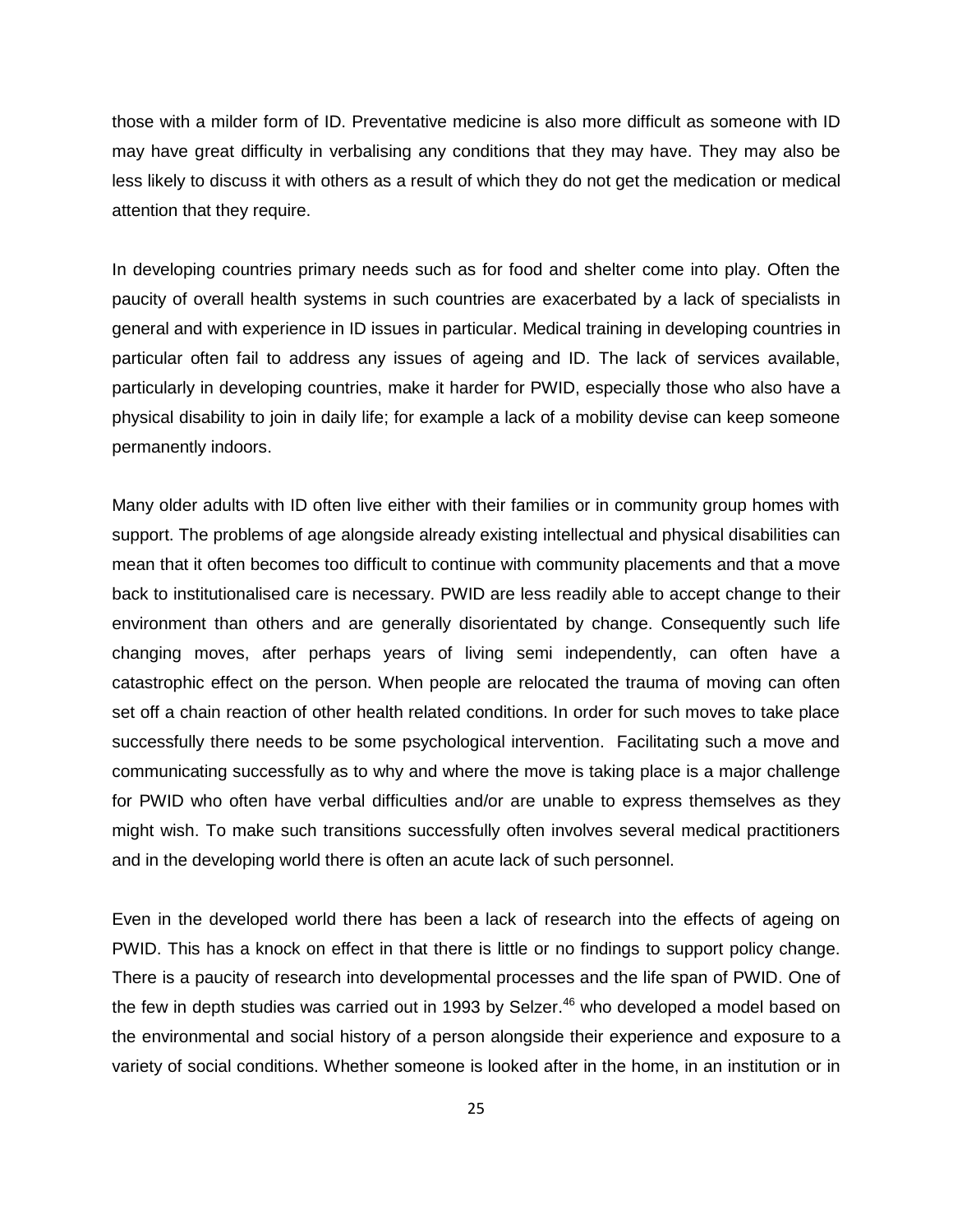a community based organisation most PWID live protected lives. They generally have fewer life experiences and limited social interaction and therefore can be hit harder than most by things such as bereavement. Separation from a parent or a move into a different environment can cause greater anxiety and- changes in behavior for a PWID than others. The lack of expert medical care in many parts of the world means that mental illness is often diagnosed in the elderly when the real problem is a change in behavior resulting from a PWID experiencing change in the world around them i.e. the problem is simply adapted. Furthermore the tests for mental illness can seldom easily be applied to PWID. In addition the effects of polypharmacy can start to show themselves to negative effect. Due to the verbalisation difficulties that many PWID have the end result can often be a hopeless misdiagnosis. A change to the home environment or the provision of a mobility or hearing device may have been what was needed. Instead a change of drug or the addition of another drug to the user was made which can have a host of other knock on effects, the side effects may be worse than the original problem. Sedative drugs in particular can have the effect of reducing the social functioning of a person within his/her community and lead to more stress and loneliness. Psychotherapy may help if the communication issues can be overcome.

There has only been limited research into the problems of ageing and ID and what little there is has been undertaken in developed countries where there is both a system and the medical personnel available to be able to input into research. Generally research has focused on treatment rather than diagnosis and prevention. The lack of research, funding for same and the lack of specialised personnel in these fields means that there is little output available that could influence government policy. Even within developed countries the medical approach to PWID can differ hugely. Outside of developed countries no-one really knows what the situation is for aged PWID. For developing nations any research that has been undertaken has lumped mental illness together with ID so that no meaningful data is available. "Consistent with the Standard Rules of the United Nations, if recognition is to be given to the value of persons with intellectual disabilities and to the provision of resources to improve their general health status so that longevity becomes a norm, nations will also have to devote resources to aiding in treatment of mental and behavioural disorders that impede or distort normal ageing. However, first nations will need to internalise beliefs that value human life and the productivity of persons with intellectual disabilities.<sup>47</sup>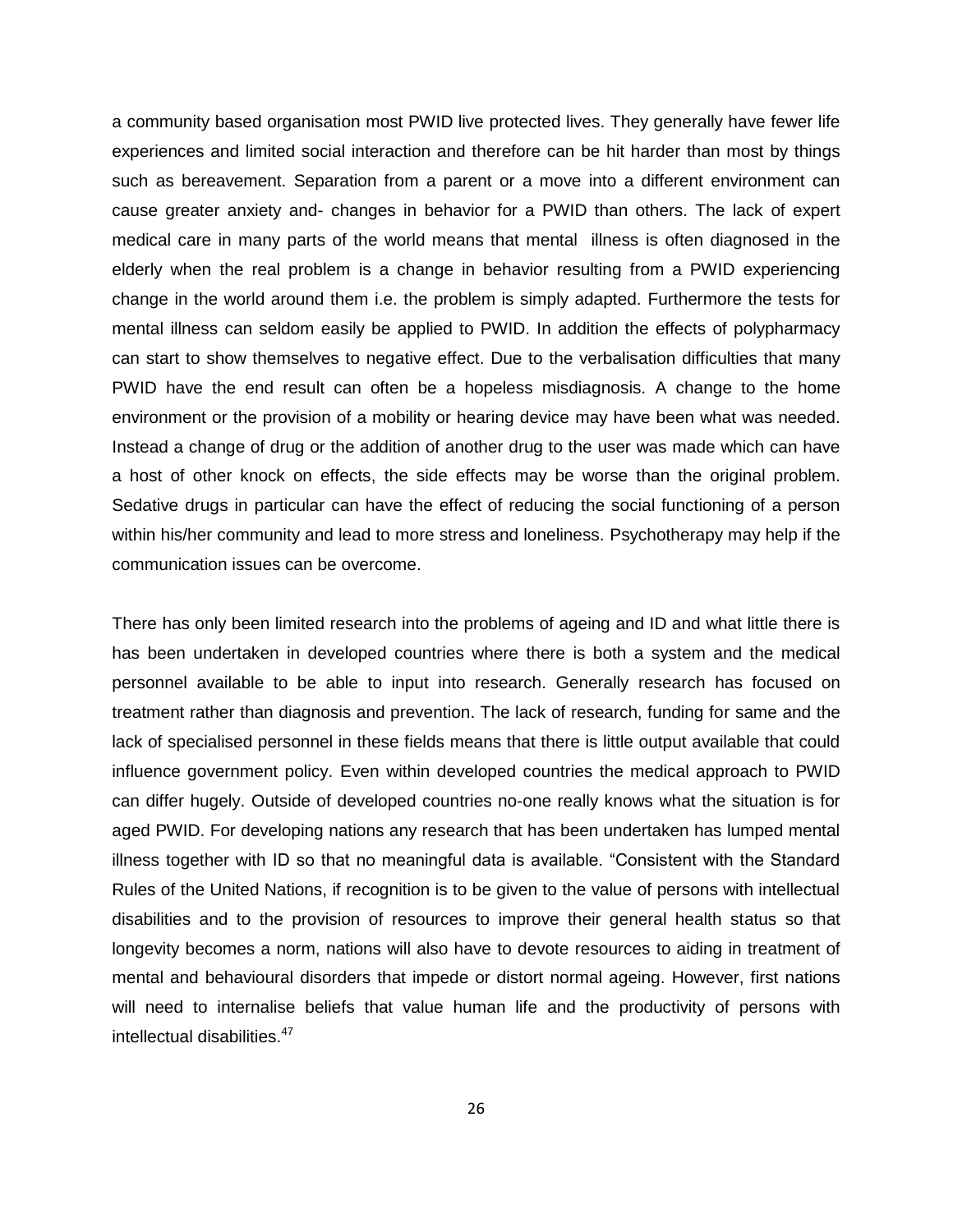Knowledge that people with Down Syndrome are likely to develop dementia, visual and hearing problems for example, should help the development of screening for such conditions. Certain health disorders could be improved or delayed through early diagnosis. People with Fragile X syndrome are another example, as they are more likely to suffer from problems with heart conditions, musculoskeletal disorders, epilepsy and early menopause, conditions which could be avoided or lessened if they were screened for on a regular basis. The long term use of drugs is another problem which is just starting to be recognised. Apart from the long term effect of a particular drug or combination of drugs increasing ageing also tends to the prescription of further drugs which can cause a multiplicity of interactions. As ageing increases throughout the world hopefully greater research will take place in the near future into the compounding of conditions, both physical and intellectual.

<sup>3</sup> World Health Organisation, Genomic Resource Centre, <http://www.who.int/genomics/public/geneticdiseases/en/index1.html>

 $\overline{\phantom{a}}$ 

<sup>4</sup> *Bulletin of the World Health Organization,* 2011, 89:398–399. doi:10.2471/BLT.11.020611

<sup>5</sup> National Human Genome Research Institute, 2014,*Specific genetic disorders, What is velocardiofacial syndrome*, http://www.genome.gov

<sup>6</sup> World Health Organisation, 2007, *Intellectual Disabilities Atlas*, p71

<sup>7</sup> Beirne-Smith M, Patton J, Kim S, 2006. *Mental retardation: An introduction to intellectual disabilities,* 7th edition, Pearson Merrill Prentice Hall.

<sup>8</sup> Sofair AN, Kaldijian LC ,2000, *Eugenic sterilization and a qualified Nazi analogy: the United States and Germany, 1930-1945*. Annals of Internal Medicine 132(4): 312-319.

<sup>9</sup> Reilly PR., 1987, *Involuntary sterilization in the United States: A surgical solution*. Quarterly Review of Biology 62:153-170.

<sup>10</sup> Beadle-Brown J, Mansell J, Kozma A, 2007*, Deinstitutionalization in intellectual disabilities*. Current Opinion in Psychiatry 20:437-442.

<sup>1</sup> Daily D, Ardinger H, Holmes G, 2000, *Identification and evaluation of mental retardation*. American Family Physician 61 (4):1059–67

<sup>2</sup> Rzhetsky A, Bagley S, Wang K, Lyttle C, Cook E Jr, et al.,2014, *Environmental and State-Level Regulatory Factors Affect the Incidence of Autism and Intellectual Disability*, PLoS Computational Biology 10(3): e1003518.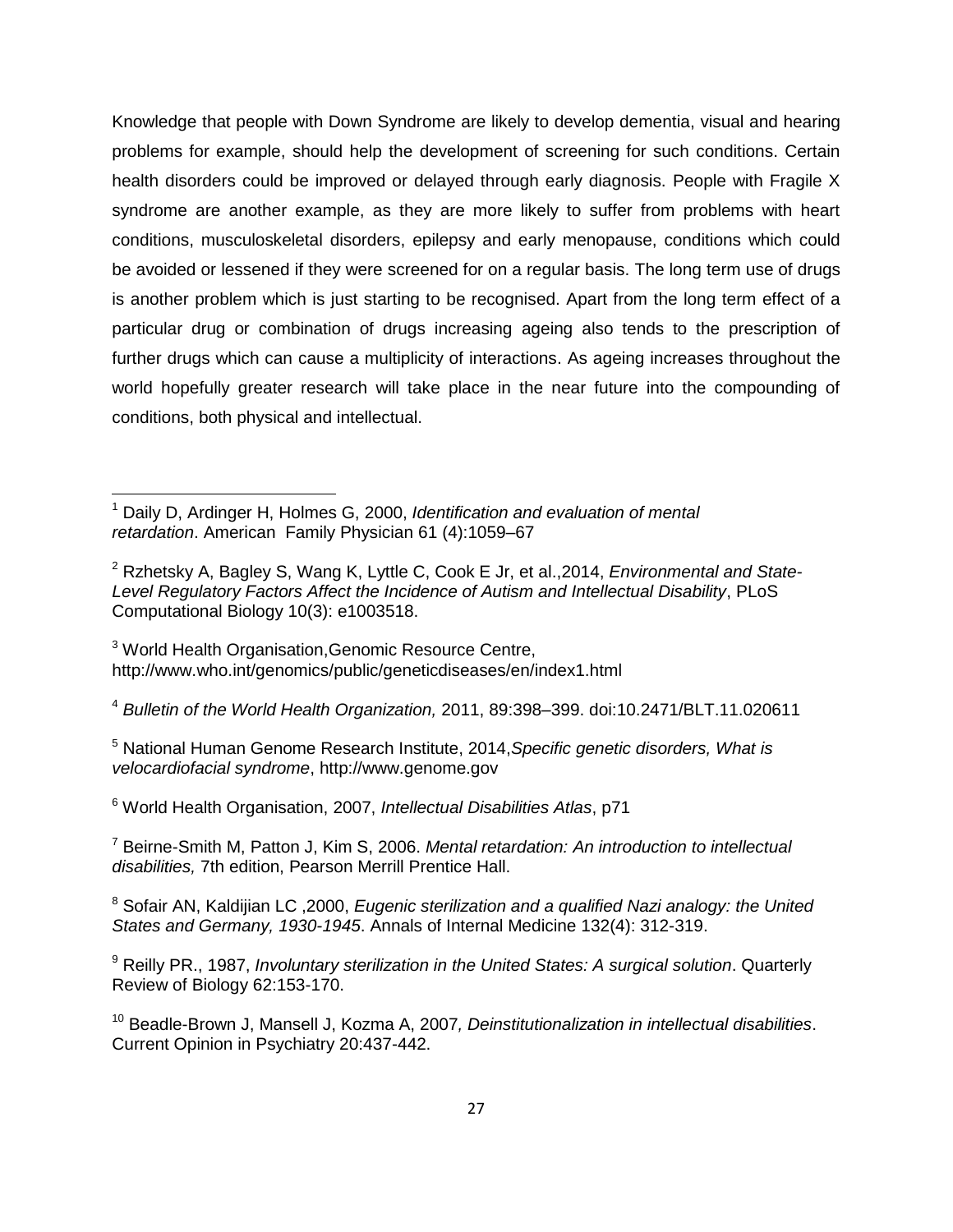<sup>11</sup> Mental Disability Rights International (MDRI). 2007. *Ruined Lives: Segregation from society in Argentina's psychiatric asylums.* Washington: Mental Disability Rights International.

<sup>12</sup> Haller,B, *Disability Studies Quarterly Spring 2001*, volume 21 number 2.

 $\overline{\phantom{a}}$ 

<sup>13</sup>Abosi CO. ,2006, *Education: Attaining Millennium Development Goals, Barriers and Solutions*. A paper presented at Leonard's Cheshire International Southern African Regional Conference held in Lusaka, Zambia.

<sup>14</sup> Maulik P, Darmstadt G, et al *Childhood Disability in low and middle income countries*, Pediatrics 2007

<sup>15</sup> Wright, BA, 1960,*Physical Disability; a psychological approach*, Harper and Row

<sup>16</sup> World Health Organisation, 2007, *Intellectual Disabilities Atlas*, p69

<sup>17</sup> Berrange E, Molteno CD. 1995, *Inpatient care of mental handicap*. S African Med J 1995; 85: 1380-1384.

<sup>18</sup> Deb S, Hunter D. 1991, *Psychopathology of people with mental handicap and epilepsy*. II: Psychiatric illness. British Journal of Psychiatry 1991;159: 826-830.

<sup>19</sup> Peter E, Molteno CD, le Grange C, Krajewski A, MacDonald S., 1997, *Psychotropic medication in hospitalised people with mental handicap*. S African Medical Journal 1997; 87: 1750-1753.

<sup>20</sup> United Nations, 2008, http://www.un.org/disabilities/convention/conventionfull.shtml

<sup>21</sup> McKenzie J, McConkey R, Adnams C, 2013 ,*Intellectual Disability in Africa; Implications for Research and Service Development*, Disability and Rehabilitation Journal, 2013

<sup>22</sup> People with Intellectual Disabilities: *Achieving Full Participation in Training and Employment Lusaka Declaration*, 2010,

[http://www.ilo.org/wcmsp5/groups/public/@ed\\_emp/@ifp\\_skills/documents/meetingdocument/w](http://www.ilo.org/wcmsp5/groups/public/@ed_emp/@ifp_skills/documents/meetingdocument/wcms_141) [cms\\_1411](http://www.ilo.org/wcmsp5/groups/public/@ed_emp/@ifp_skills/documents/meetingdocument/wcms_141)58.pdf

<sup>23</sup> Inclusion International, 2012, *Global Report on Article 19, Living and Being Included in the Community, Inclusive Communities = Stronger Communities, ISBN 978-0-9917430-0-1* 

<sup>24</sup> http://specialolympics.org/RegionsPages/content.aspx?id=30366&LangType=1033

<sup>25</sup> EASPD, 2009, *Budapest Manifesto on Inclusive Learning*, Madden, P

<sup>26</sup> African Child Policy Forum, 2011, *The lives of children with disabilities in Africa, a glimpse into a hidden world*, Addis Ababa: The African Child Policy Forum

<sup>27</sup> African Child Policy Forum,2011, *The lives of children with disabilities in Africa, a glimpse into a hidden world*, Addis Ababa: The African Child Policy Forum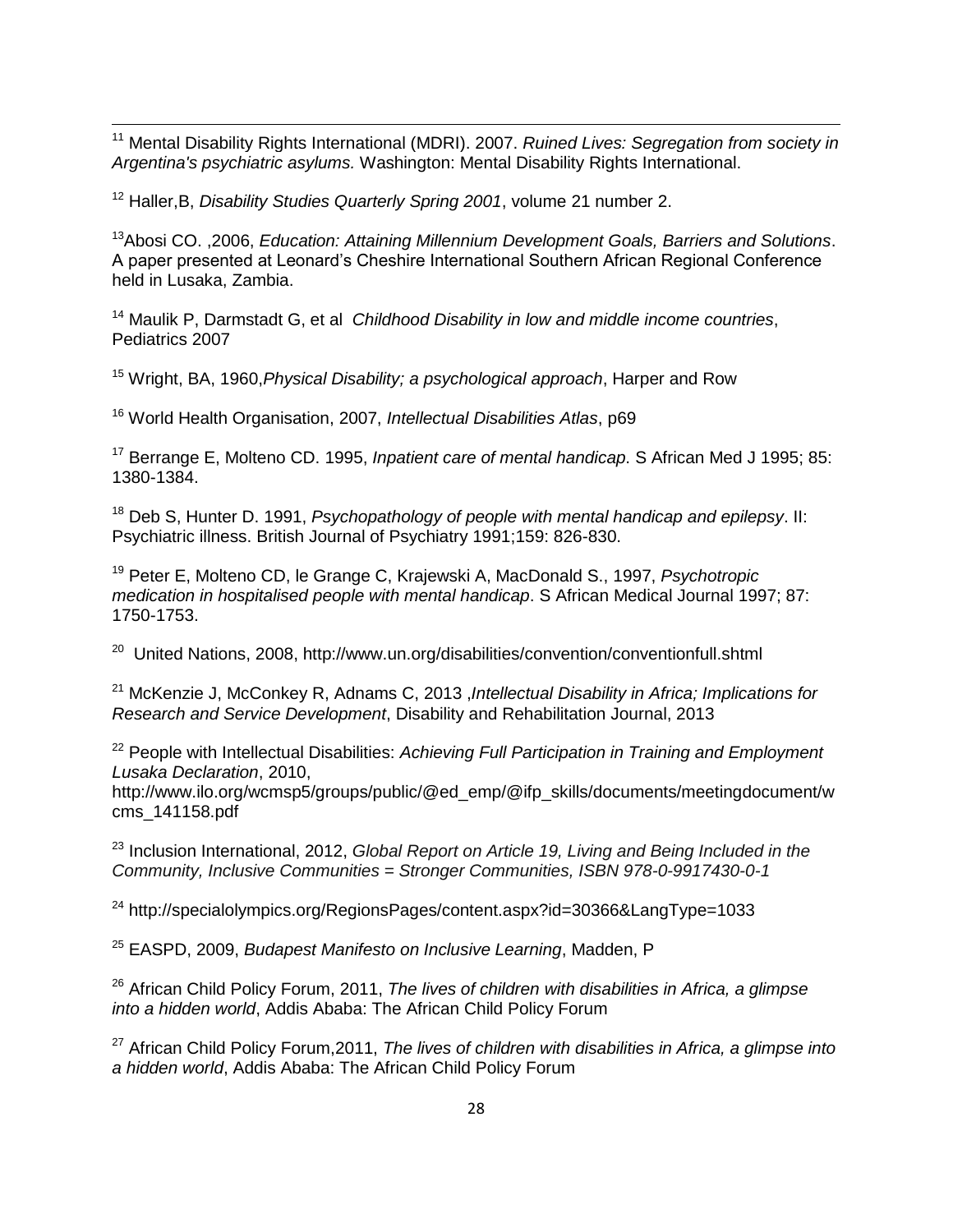<sup>28</sup> Chataika T, McKenzie J, Swart E, Lyner-Cleophas M, *Access to Education in Africa, responding to the UN CRPD,* Disability Society 2012;27(3)

<sup>29</sup> United Nations 1982, a/37/51 *Official Record of the General Assembly 37th session supplement number 51*

<sup>30</sup> United Nations, 1994, *International Conference on Population and Development*  <http://www.un.org/popin/icpd2.htm>

<sup>31</sup> <http://www.un.org/documents/ga/conf166/aconf166-9.htm>

<sup>32</sup> <http://www.un.org/esa/gopher-data/conf/fwcw/off/a--20.en>

<sup>33</sup> UNESCO *Dakar Framework for Action* 2000

 $\overline{\phantom{a}}$ 

<sup>34</sup> United Nation Convention on the Rights of persons with Disabilities, 2006, Article 24, para2e

<sup>35</sup> UN General Assembly 30 July 2012, Report of the Secretary General p4

<sup>36</sup> World Health Organisation, 2007, *Global resources for people with intellectual disability*, Atlas

<sup>37</sup> Salvador-Caruella, L, 2007 World Health Organisation, *Intellectual Disabilities Atlas*, p105

<sup>38</sup> World Health Organisation, 2007*, Intellectual Disabilities Atlas*, p108

<sup>39</sup> World Health Organisation, 2007, *Intellectual Disabilities Atlas*, p41

<sup>40</sup> [http://whqlibdoc.who.int/publications/2011/9789240685215\\_eng.pdf?ua=1](http://whqlibdoc.who.int/publications/2011/9789240685215_eng.pdf?ua=1)

<sup>41</sup> *Report of the Consultative Meeting of the African Disability Forum*, 2012, UN Convention Center at the Economic Commission for Africa Addis Ababa Ethiopia 28 29 November 2012

<sup>42</sup> UN resolution 68/95, 2013

<sup>43</sup> *The way forward: a Disability Inclusive Agenda towards 2015 and beyond*, 2013, UN General Assembly

<sup>44</sup> Walsh, PN, Heller,T, Schupf, N, van Schrojenstein Lantman-de Valk, H, & Working Group, 2000, *Healthy Ageing - Adults with Intellectual Disabilities: Womens Health and Related Issues.*  Geneva, Switzerland: World Health Organization

<sup>45</sup> Hogg, J, Lucchino, R, Wang, K, Janicki, M.P., & Working Group (2000). *Healthy Ageing - Adults with Intellectual Disabilities: Ageing & Social Policy*. Geneva: Switzerland: World Health **Organization** 

<sup>46</sup> Seltzer, G.B,1993, *Psychological adjustment in midlife for persons with mental retardation*. In Sutton E. (ed.), *Older adults with developmental disabilities* (pp.157-184) Baltimore, USA: Paul H. Brookes Publishing Co.